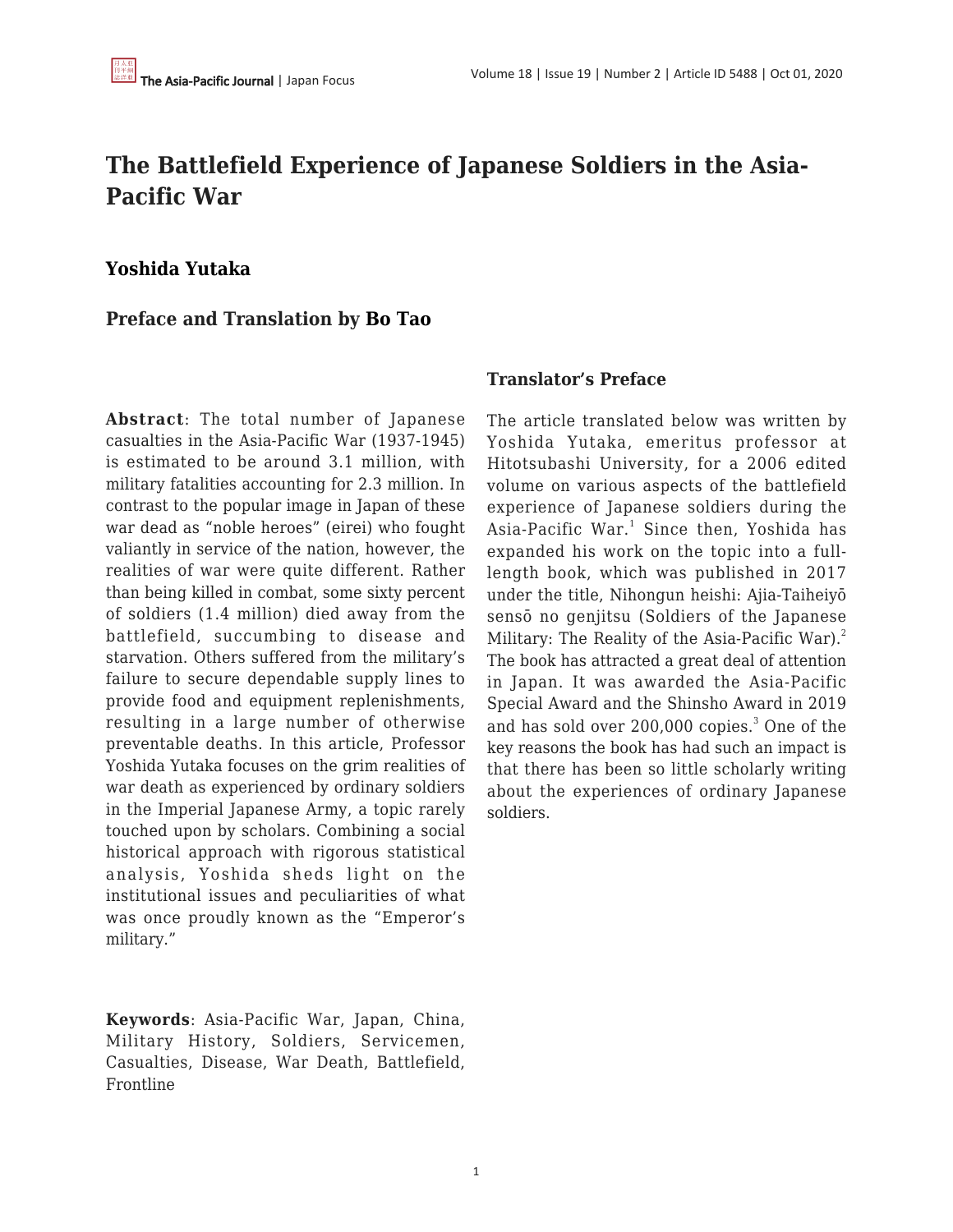

中公新書 2465 定価本体820円(税別)

## **Yoshida's award-winning book, Nihongun heishi (2017)**

As is well known, in the decades immediately following the war, the horrors of the battlefield were taken up with powerful effect in Japanese literature and film. Takeyama Michio's children's novel, Biruma no tategoto (The Burmese Harp), for example, was published beginning in 1947 and was made into a film by director Ichikawa Kon in 1956.<sup>4</sup> Ōoka Shōhei's Nobi (Fires on the Plain), loosely based on Ōoka's wartime experience as a military technician in the Philippines, was published in 1951 and was also made into a film by Ichikawa in 1959. Gomikawa Junpei's six-volume novel, Ningen no jōken (The Human Condition), which relates the journey of an idealistic Japanese youth who becomes embroiled in the war as an Imperial Army soldier in Manchuria, was published beginning in 1956 and became the basis of a film trilogy directed by Kobayashi Masaki in 1959-61.

Following such early depictions of the war in film and literature, Japanese historiography on the Second World War began to appear in the 1960s.<sup>5</sup> While the immediate postwar years saw many young people turn away entirely from military-related topics out of strongly-held antiwar beliefs, the Center for Military History at the National Institute for Defense Studies—a Ministry of Defense (Bōeichō)-operated thinktank founded in 1955—emerged as one of the few institutional hubs for war history research.<sup>6</sup> The Center, many of whose members were former officers of the Imperial Japanese Army and Navy, began publishing detailed studies on Japan's military campaigns in the mid-1960s, culminating in the massive 102-volume Senshi sōsho (1966-80). Written over the course of twenty-four years by a group of military officers-turned-officials who did not necessarily have historical training, the Bōeichōcommissioned project was meant to present an official version of the events of the war.<sup>7</sup> As one might imagine, however, the work narrowly focused on the strategies and tactics of individual campaigns, offering the perspective of central command to the exclusion of that of soldiers in the field. $8$  Scholarly studies focusing on the experiences of the ordinary solider remained extremely rare, and military history (gunji shi) in general came to be seen as a highly specialized field populated mainly by those with prior military experience.<sup>9</sup>

There were also a number of professional historians who developed their own histories of World War II from within the academy. Fujiwara Akira (1922-2003), for example, used his experience as a former Imperial Army officer serving on the China front to produce Marxist-oriented studies influenced by the works of historians such as Inoue Kiyoshi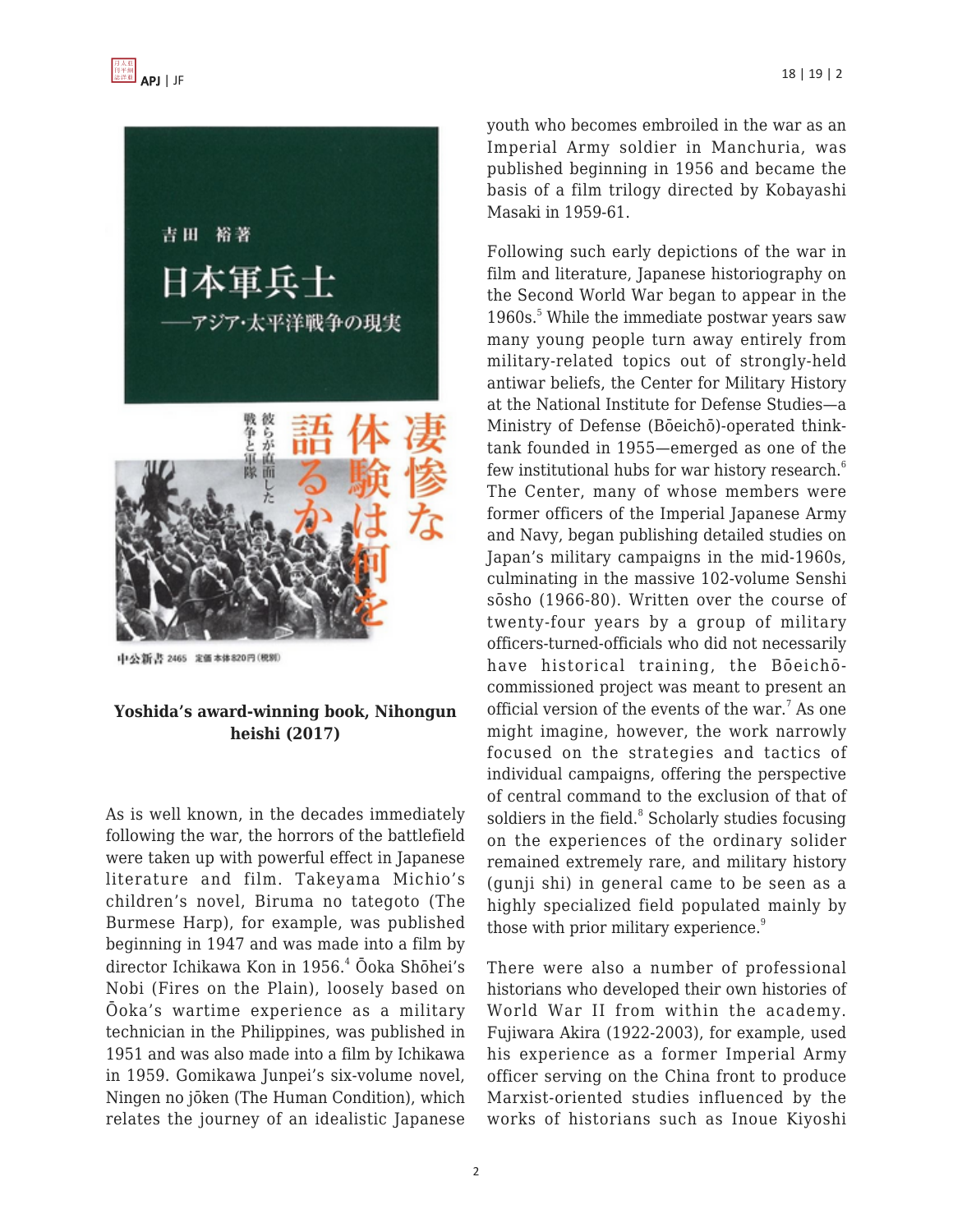

 $(1913-2001)$  and Toyama Shigeki  $(1914-2011).$ <sup>10</sup> Hata Ikuhiko (1932-), on the other hand, drew upon postwar oral history interviews conducted with former elite officers of the Imperial Army and Navy under detention in Sugamo Prison, which allowed him to develop a unique brand of neo-nationalist scholarship.<sup>11</sup> Ienaga Saburō (1913-2002), to take another example, recognized from early on the importance of the wartime experience of ordinary people, leading him to write the first historical overview of the Asia-Pacific War to take into account the perspectives of both soldiers and citizens.<sup>12</sup> Furthermore, in the 1970s, Ōe Shinobu (1928-2009), a former cadet of the Imperial Army Air Academy, began producing rigorously researched studies on military history.<sup>13</sup> The work of Ōe, who belonged to the group of scholars associated with Fujiwara Akira, helped to break down the barrier between Marxist and anti-Marxist historical scholarship.

While such scholars pioneered in developing new approaches to military history, soldiers' war experiences still received relatively little attention. It was not until the 1990s that a major shift occurred with applying the methodologies of social history (shakaishi), people's history (minshūshi), and local history (chiikishi) to the issues of war and the military. Notably, this was a movement led by a new generation of scholars who had no firsthand experience of war. Yoshida (b. 1954), who is among the senior members of this generation, views his main historiographical contribution as the reinterpretation (yomikae) of military history from the perspective of social history and people's history.<sup>14</sup> Through numerous works, he has sought to construct a bottom-up view of military history that takes into account not only the perspective of ordinary troops, but also their ties to broader society.<sup>15</sup> In this regard, his work might be compared to that of his colleague Yoshimi Yoshiaki (b. 1946), whose now classic, [Grassroots Fascism—originally](https://apjjf.org/-Yoshimi-Yoshiaki/4369) [published in 1987 under the title, Kusa no ne](https://apjjf.org/-Yoshimi-Yoshiaki/4369) [no fashizumu—has recently been translated by](https://apjjf.org/-Yoshimi-Yoshiaki/4369) [Ethan Mark and introduced in the Asia-Pacific](https://apjjf.org/-Yoshimi-Yoshiaki/4369) [Journal.](https://apjjf.org/-Yoshimi-Yoshiaki/4369) <sup>16</sup> Whereas Yoshida primarily focuses on the battlefield itself, Yoshimi combines the experience of ordinary soldiers with that of civilians on the home front. Both scholars highlight the day-to-day experiences of nonelite Japanese as active participants within the larger framework of the Asia-Pacific War and have helped to broaden the definition of both military history and social history.

Beyond the Japanese historiography, there have been a few attempts to describe the experience of Japanese commoners and ordinary soldiers in English. Among these, Haruko and Theodore Cook's Japan at War: An Oral History (1992) is especially noteworthy, both for its content and the timing of its publication.<sup>17</sup> Based on oral history interviews conducted in the late 1980s, the book offers a rare glimpse into how ordinary Japanese from different walks of life—military and civilian, men and women—perceived and remembered their wartime encounters in over sixty powerful individual vignettes. Writing at the end of the Shōwa period (1926-89), the Cooks benefited from a moment of national reflection about the bygone era that facilitated the collection of valuable firsthand testimonies about the war. Given the relatively unstructured manner of their sample selection, in which interviewees were solicited through newspaper ads and word-of-mouth, the voices represented are more diverse than the argument-driven examples chosen by Yoshimi in his Grassroots Fascism. Nevertheless, more than one third of the accounts describe the experiences of former soldiers who served on battlefields across China and the Pacific including several harrowing testimonies from the Battle of Okinawa. Because it is primarily a compilation of individual recollections rather than a sustained analysis of any single group, it is difficult to draw any systematic conclusions about the experience of Japanese soldiers as a whole.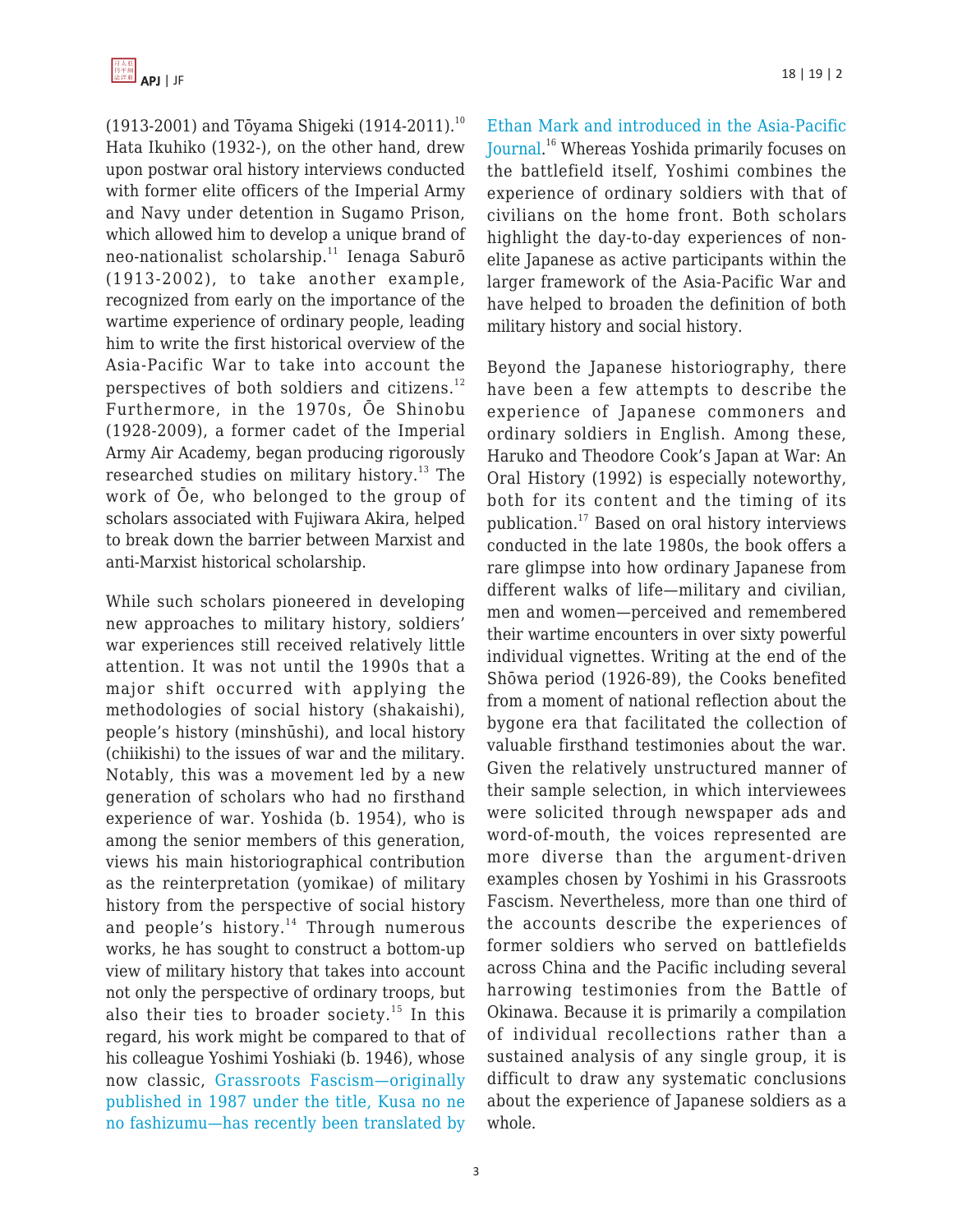More recently, English-language work on the war has focused on the home front, rather than the battlefront. Kenneth Ruoff's Imperial Japan at its Zenith (2010), for example, highlights the importance of civic participation in sustaining the public fervor of the war years through the lens of tourism and consumerism.<sup>18</sup> In Japan's Carnival War (2019), Benjamin Uchiyama attempts to go beyond the familiar depictions of wartime Japan as a "dark valley" dominated by draconian state controls to emphasize the carnivalesque symbiosis (in the Bakhtinian sense) between official propaganda and actual cultural practice. $19$  In making his argument, Uchiyama considers the figure of the youth aviator-turned-kamikaze pilot as one of his key groups, offering an updated perspective on the cultural construction of one of the betterstudied subgroups in Japanese military history.<sup>20</sup> But the actual experience of the battlefield is not discussed. From the fields of theater and literary studies, James Brandon's Kabuki's Forgotten War (2009) and Sharalyn Orbaugh's Propaganda Performed (2015) add to our understanding of the role played by different forms of popular entertainment—respectively, kabuki stage drama and kamishibai street theater—in mobilizing the domestic populace for the total war effort. $^{21}$  The theme of popular mobilization is further echoed by Sabine Frühstück, whose Playing War (2017) explores the place of children in the ideological production of war, whether through the medium of war games or the exploitation of the "emotional capital" of images of children.<sup>22</sup> Although still a work in progress, Sheldon Garon's "transnational home front" project—to give another example—considers how the warring states of Japan, Germany, and Britain were actively investigating, emulating, and improving upon the defense and mobilization strategies of one another during World War II. $^{23}$  In short, we now have a more detailed and nuanced picture of how various social groups and organizations on the home front—e.g. actors, artists, children, reporters, businesses, and religious groups—responded to the calls to contribute and commit themselves to the national cause. $^{24}$ 

Along with the focus on home front affairs, the transnational approach as exemplified by Garon is another area in which there has been notable advance in recent English-language scholarship. Takashi Fujitani's Race for Empire (2011), for example, engages in a transpacific comparative analysis of Japanese American soldiers who served in the U.S. army and Korean soldiers who were recruited or drafted into the Japanese army as imperial subjects during the Asia-Pacific War, highlighting the similarities between the ways in which the two regimes sought to manage their respective racialized minorities.<sup>25</sup> Jeremy Yellen's The Greater East Asia Co-Prosperity Sphere (2019), on the other hand, places the development of the titular Co-Prosperity Sphere vision in dialogue with its reception by political elites in the Philippines and Burma, thereby shedding light on the contested and negotiated nature of wartime imperialism.<sup>26</sup> All of these works have situated Japan's wartime experiences within broader currents of global history, yet they do little to illuminate the perspective of ordinary soldiers.<sup>27</sup>

In recent English-writing on the topic, perhaps the work that comes closest to Yoshida's in terms of subject matter and sources is Lee Pennington's Casualties of History (2015). In it, Pennington examines the history of wounded soldiers and physically disabled veterans of the Japanese army, who were known by the term shōi gunjin ("injured and sick servicemen"). $^{28}$  In particular, his detailed description of the logistics of Japan's field medicine operations—as told through the eyes of one combat amputee who was severely wounded during a "bandit suppression" campaign in north China in 1939—provides a compelling look at what ordinary Japanese soldiers experienced on the battlefield. Pennington pays close attention to the medical and societal treatment of the bodies of soldiers, as well as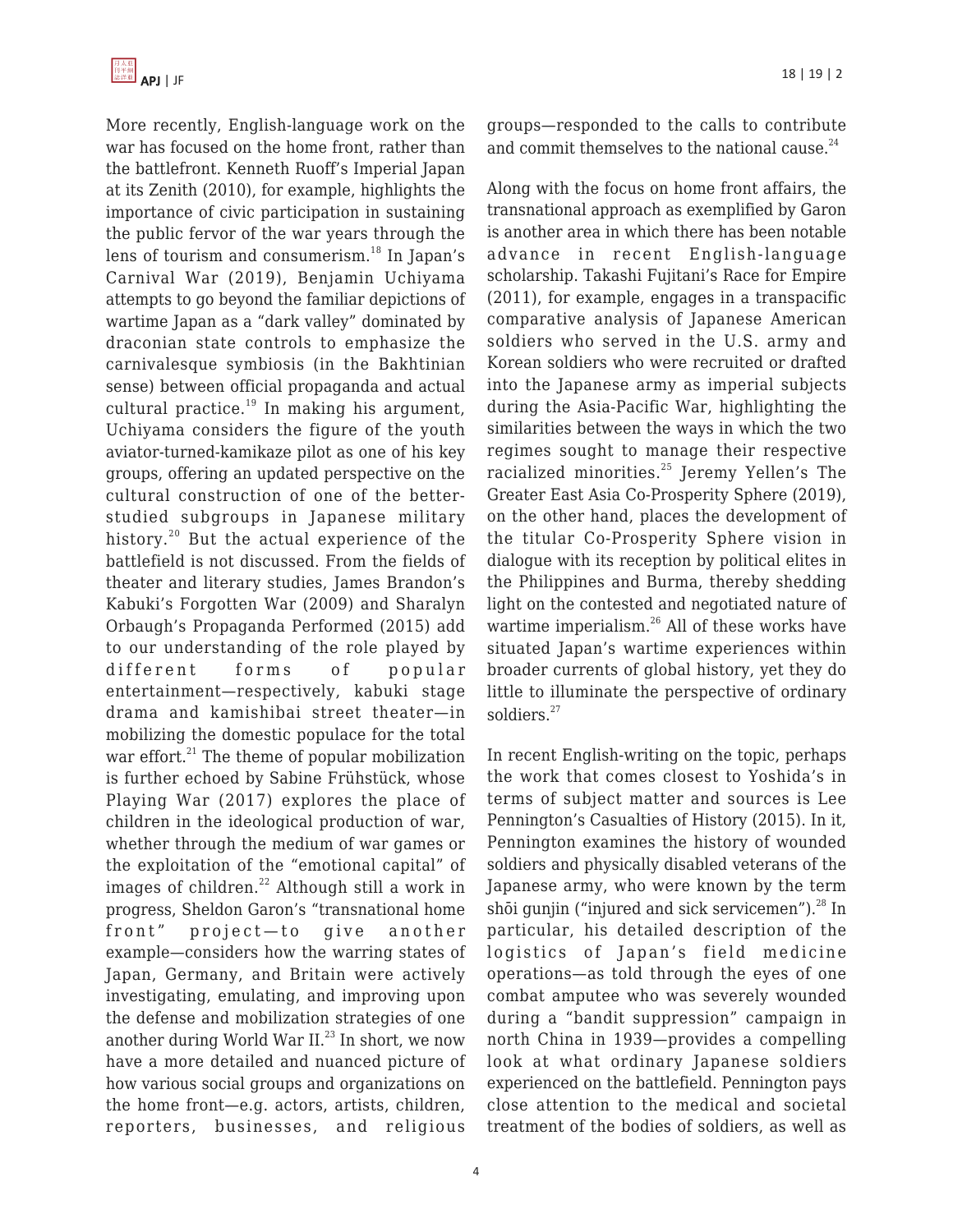the institutional efforts to manage their physical and mental trauma through the creation of a state-sponsored welfare program for war-wounded veterans and their families.

Pennington's study challenges common misconceptions about the low standards of emergency medicine provided by the Imperial Japanese Army, convincingly showing the sophisticated system of medical treatment and evacuation that was in place for wounded servicemen. Also revealing is his account of the Japanese government's efforts to promote the image of disabled veterans as praiseworthy icons of sacrifice and bravery, a project of cultural reimagining that was subsequently reversed by the Allied Occupation's abolition of the system of preferential treatment for military casualties that had been established during the war. Whereas Pennington focuses on soldiers who sustained debilitating injuries (specifically amputees), however, Yoshida takes a broader approach that addresses the ways in which the majority of troops encountered death on the battlefield, ranging from war wounds to disease, malnutrition, and drowning. Indeed, Yoshida's focus on the grim realities of death, and the structural issues inherent in the Japanese military institution that contributed to such tragic outcomes, sets his work apart.

Research on the history of the Asia-Pacific War is a relatively new field that has only come into its own in recent years. Factors such as the unavailability of primary sources—including classified documents and materials confiscated by the U.S. military (which were later returned to Japan)—initially limited the scope of possible research topics. As a result, earlier studies tended either to produce overview histories of the entire war, or zoomed in on well-known, often controversial events such as the Nanjing Massacre, the "road" to Pearl Harbor, a handful of key strategic battles and campaigns, and perhaps the most widely debated of all, the atomic bombings of Hiroshima and Nagasaki. Their conclusions, moreover, became a proxy for ideological battles regarding the legitimacy of the war and the way in which it was brought to an end.

Lost among the political and moral debates were the stories of ordinary folk on whose shoulders the burdens of war disproportionately fell. The gradual declassification and publication of key historical documents, discovery of previously unknown private sources, and development of user-friendly digital databases, along with an increased interest in the lives of commoners, have greatly enriched the diversity of approaches and themes undertaken by scholars. Moving away from the grand narrative-style history centered on political and military leaders, recent scholarship has come to recognize that each individual group had its own unique stories, thus enabling a more sophisticated understanding of Japan's wartime experience—as is reflected in the numerous studies featured in this review. Even then, however, the fate of ordinary soldiers and their unglamorous stints on the front lines have—with the notable exception of the student kamikaze pilots—remained a blind spot in the literature. It is to these men and their experiences that Yoshida turns, and through which we are able to gain an honest appreciation of the true costs of war.

## **Translated Text**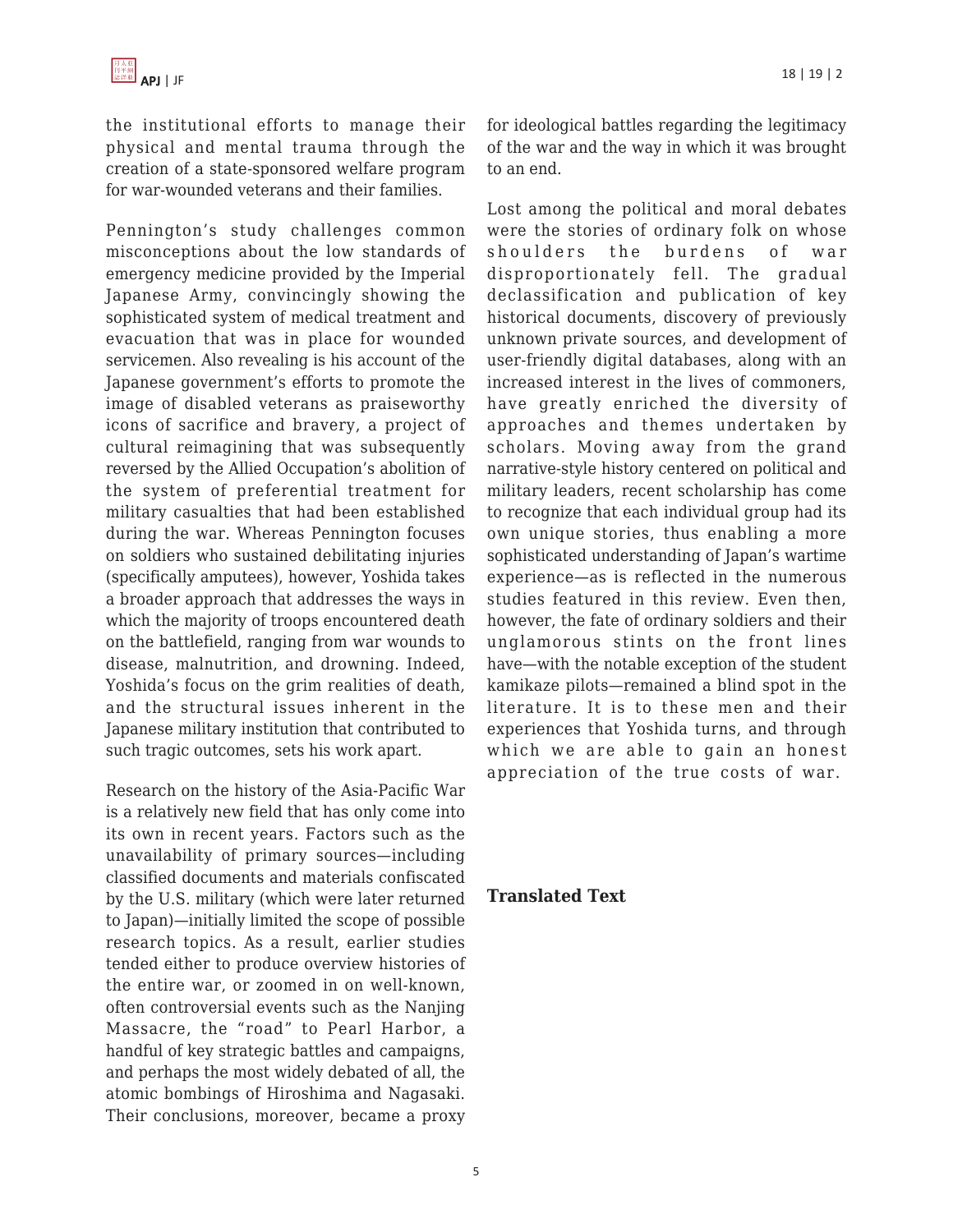

**The edited volume containing Yoshida's article, published by Iwanami Shoten**

**Ajia-Taiheiyō sensō 5: senjō no shosō (2006)**

## **Introduction**

The purpose of this article is to reconstruct the battlefield experience of the ordinary Japanese soldier during the Asia-Pacific War. This is a project that is entirely distinct from both the official military histories written from the viewpoint of the staff and officers who strategized in command rooms removed from the battlefield and the kind of accounts produced by Yasukuni Shrine and its affiliated museum, the Yūshūkan, whose sole purpose is to commend and console the spirits of the soldiers who died in battle. Although research of this kind was rarely undertaken by historians in the decades after the war, one contribution that deserves special mention is Kuroha Kiyotaka's "Aspects of Death in the Fifteen-Year War: Of 'Statistics' and 'Poems,'" published in the journal Shis $\overline{\rm o}$  in August 1971.<sup>29</sup> This pioneering work was written at a time when the sources available to historians were still extremely limited. Above all, my goal is to take up Kuroha's call for "the study of the realities of death" (shinikata no jitsugaku), which he posited as a counterpoint to "the aestheticization of death" (shinikata no bigaku). Wherever possible, I hope to draw on my understanding of recent developments in the fields of social, local, and people's history (minshūshi), and incorporate insights developed by scholars working on such topics as "the body," "the family," and "funerary rites."

Of course, in examining the history of the Asia-Pacific War as a war of aggression, there is a need to pursue what might be called "the study of the realities of killing" (koroshikata no jitsugaku) alongside research on war crimes, but on this issue, I refer readers to the work of Kasahara Tokushi.<sup>30</sup> Even in the "Emperor's military," with its dominant philosophy that "from the outset, there can be no expectation of returning alive," there were, in fact, various ways for soldiers to choose "life." They could, for example, remove themselves from battle by surrendering or deliberately injuring themselves, or volunteer for positions away from the front lines. $31$  In this regard, there is, no doubt, also a need for "the study of the realities of survival" (ikinokori no jitsugaku), but that too lies beyond the scope of this article.

## **1. The Characteristics of Military Mobilization**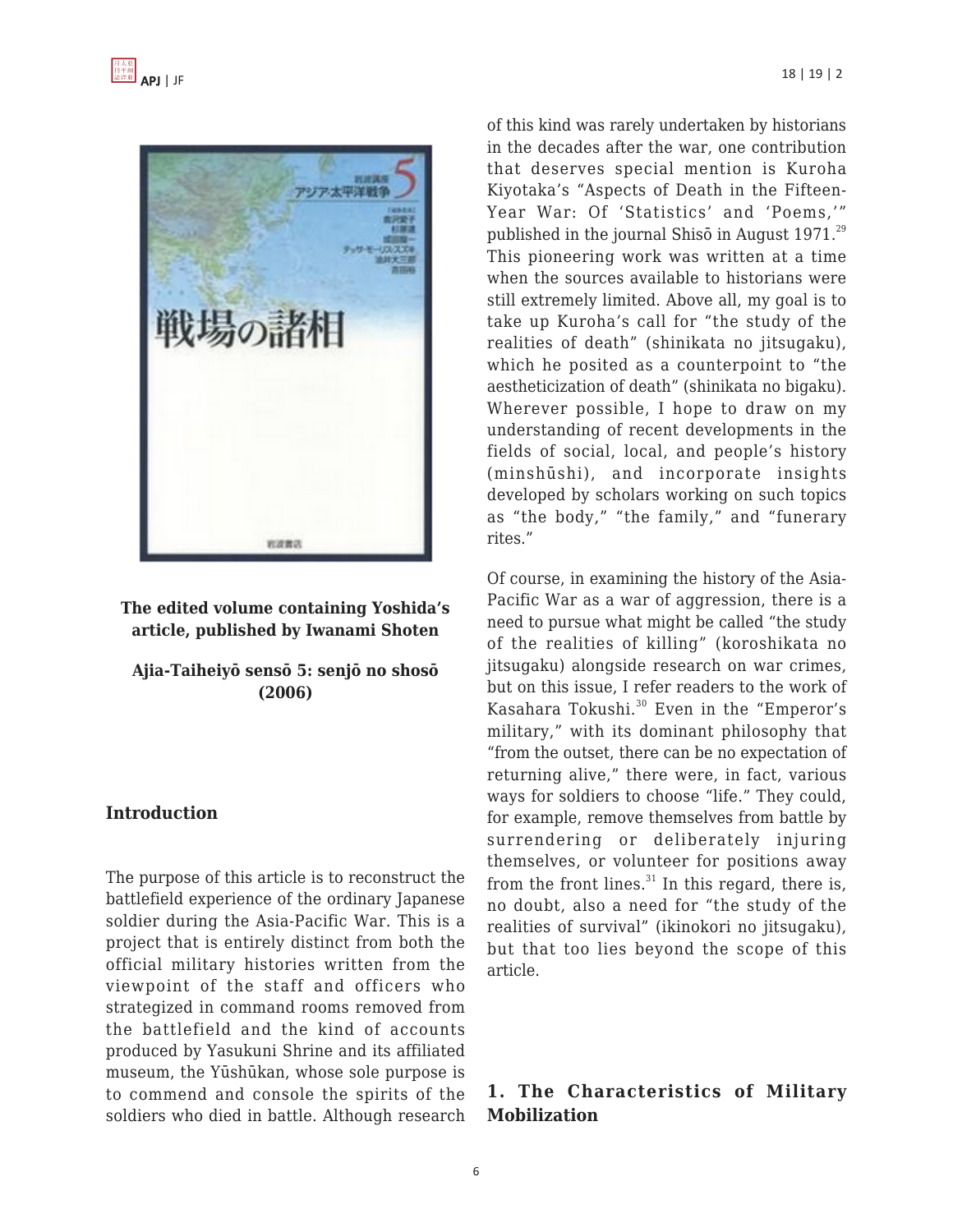## **Competition with Labor Mobilization**

First, I would like to look at the special characteristics of military mobilization in Japan. The first characteristic is the severe competition between military mobilization and labor mobilization necessary for wartime production, as a result of the underdevelopment of Japanese capitalism. As Ōe Shinobu has pointed out, because of the low level of technical capital composition (shihon no gijutsuteki kōsei) in Japanese industry, it was necessary to retain a large number of skilled workers in the workforce; this was especially true in the villages, where laborintensive small-scale farming was dominant. $32$ For this reason, there arose fierce competition between military and industry for the recruitment of able-bodied men, leading to a military mobilization rate that was much lower than in the Western powers.

This situation can be observed in the system of draft deferment for reservists, originally introduced as a general draft deferment system in 1927 and revised following an amendment to the Army mobilization plan implemented in May 1943. According to this amendment, many technicians, laborers, and railroad and communications workers who formed the core of the wartime domestic labor force were subject to draft deferment. $33$  As a result, the total number of workers who received deferments was approximately 380,000 in 1943, 700,000 in 1944, and 850,000 in 1945. It is also interesting to note that Imperial Palace staff—including imperial household chamberlains, physicians to the emperor, palace police, and fire officers—as well as members of the Imperial Diet, and secretaries in charge of military affairs in town and villagelevel administration were subject to deferment under the same amendment. $34$ 

#### **Favoritism toward Active-Service Soldiers**

Because the Imperial Navy was, with the exception of the final months of the war, by and large a volunteer corps, most of the reservists called up during the war served in the Imperial Army. The Army, however, could not free itself from a mobilization ideology favoring activeservice soldiers (gen'ekihei), resulting in a distrust of soldiers called up from the conscript reserves who did not have military experience. Once the Sino-Japanese War broke out, since most of the active-service soldiers were organized into an elite division in preparation for an anticipated clash with the Soviet Union, many special divisions, drawn from the ranks of the second reserves, were created and sent into battle in China. As a result, first reserve (yobieki) and second reserve (kōbieki) soldiers made up the majority of the Japanese troops in China.

The first and second reserve soldiers who had previously served in the military were relatively old, and many were married with a family. Because of this, they were not as physically strong, and many went into battle bearing anxieties about loved ones back home. Their morale, in other words, was not very high.

As the Sino-Japanese War developed into a protracted conflict without a clearly defined objective, the first and second reserve troops became the central troublemakers whose calculating, battle-hardened outlooks posed a fundamental challenge to military discipline. $35$ Out of a sense of despair and reckless selfabandon, such soldiers not only repeatedly committed acts of plunder, rape, arson, and murder against Chinese civilians, but also at times behaved violently and with contempt toward superior officers, posing a threat to military discipline. $36$  To address such issues, the central command moved to demobilize and repatriate first and second reserve troops in China, replacing them with active-service soldiers or younger soldiers from the conscript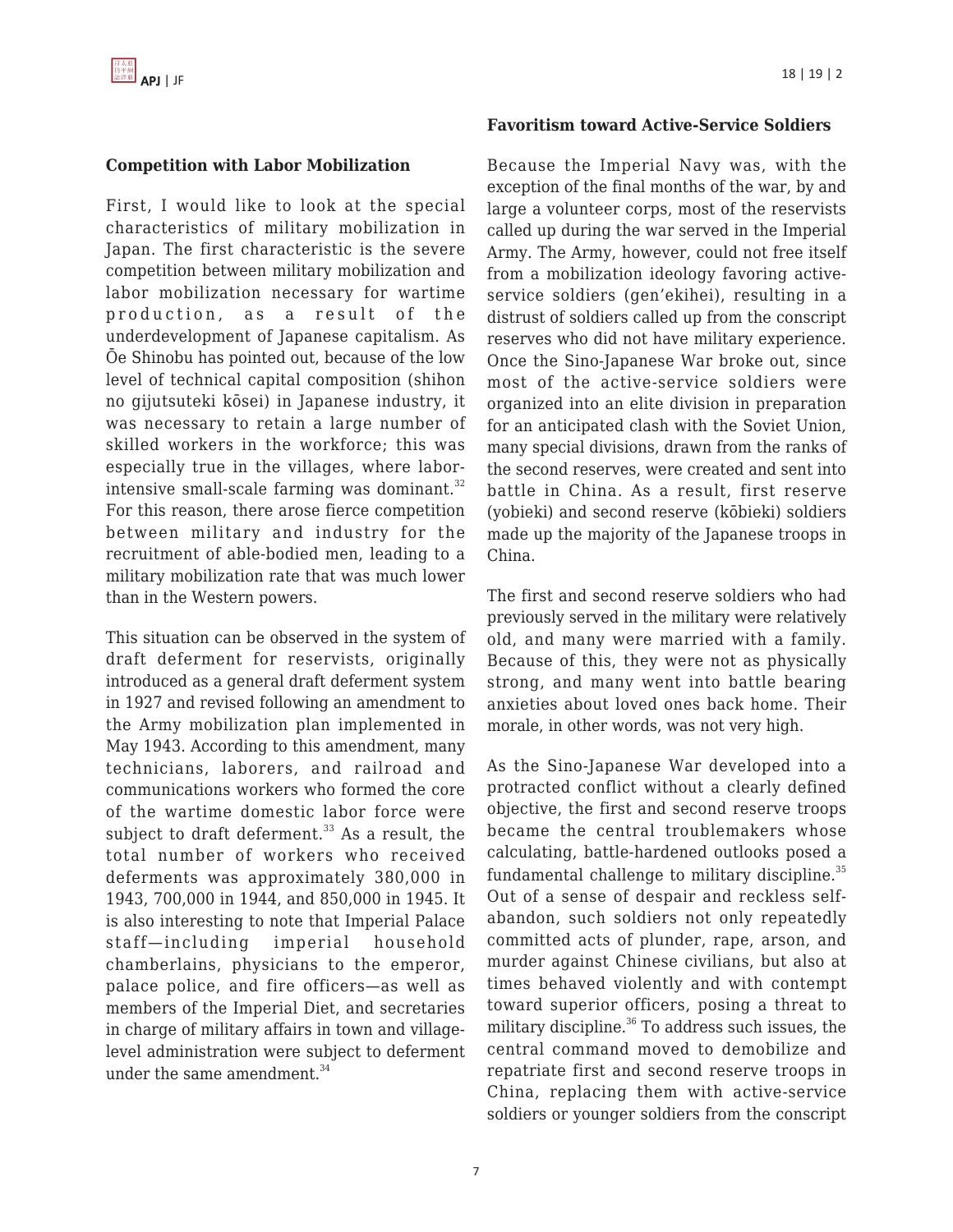reserves. As a matter of fact, the percentage of active-service soldiers within the Army's total forces significantly increased: 37.3% in 1937, 54.5% in 1938, 68.1% in 1939, 71.5% in 1940.<sup>37</sup>

Another factor that accelerated the discharge of first and second reserve troops was the population problem. Since many soldiers with families had been called up for service, the birth rate in 1938 dropped to 27.2 (births per 1,000 population), compared to 30.9 the previous year. Noting that the birth rate recovered to 29.4 in 1940 as a result of roughly 120,000 discharges in each of 1939 and 1940, clearly this demobilization contributed to restoring the birth rate.<sup>38</sup> This was a factor that led to the sending of large numbers of activeservice soldiers and young soldiers from the conscript reserves to the China front.<sup>39</sup>

## **2. The Body of the Mobilized Soldier**

## **The Deterioration of Soldiers' Physical Conditions**

We shall consider next the physical conditions of the young men eligible for conscription. According to the physical examination records for young conscripts, there was no large difference in their average height or weight between 1935 and 1941: respectively 160.3 cm and 52.95 kg in 1935, versus 160.8 cm and 53.14 kg in 1941.<sup>40</sup>

However, according to a May 1942 report, "On the Physical Strength of Young Conscripts," compiled by the Army Ministry's Medical Bureau, the body-mass ratio (weight divided by height) of conscripts examined since 1939 exhibited a downward trend, eliciting concern from the central command. $41$  In the eyes of an anonymous Army Ministry official, the decrease in the body-mass ratio suggested that:

The young men these days have a poor physique; tall but skinny and weak looking. More and more men are coming to exhibit the weaknesses of an urbanite: thin chests, slender arms, and pale faces. This is extremely alarming.<sup>42</sup>

The official went on to state that he believed the reason for this state of affairs came from the "concentration of youth in cities, and especially the absorption of youth from the countryside into urban factories and other places with poor facilities to promote health." Such problems were associated with the development of heavy industry and increased urban migration following the outbreak of the Sino-Japanese War.

Another factor affecting the physical condition of young men was the rapid upsurge in tuberculosis. Although Japan's total mortality rate continued to decrease between 1932 and 1944, tuberculosis mortality, particularly for men ages 20 to 24 increased rapidly. According to Aoki Masakazu, this was due to the growth in the heavy and chemical industries, and the fact that the expanding military itself was becoming a hotbed for the mass infection of tuberculosis.<sup>43</sup> Moreover, it was not until 1940 that X-ray radiography was introduced to the military's physical examinations for conscripts.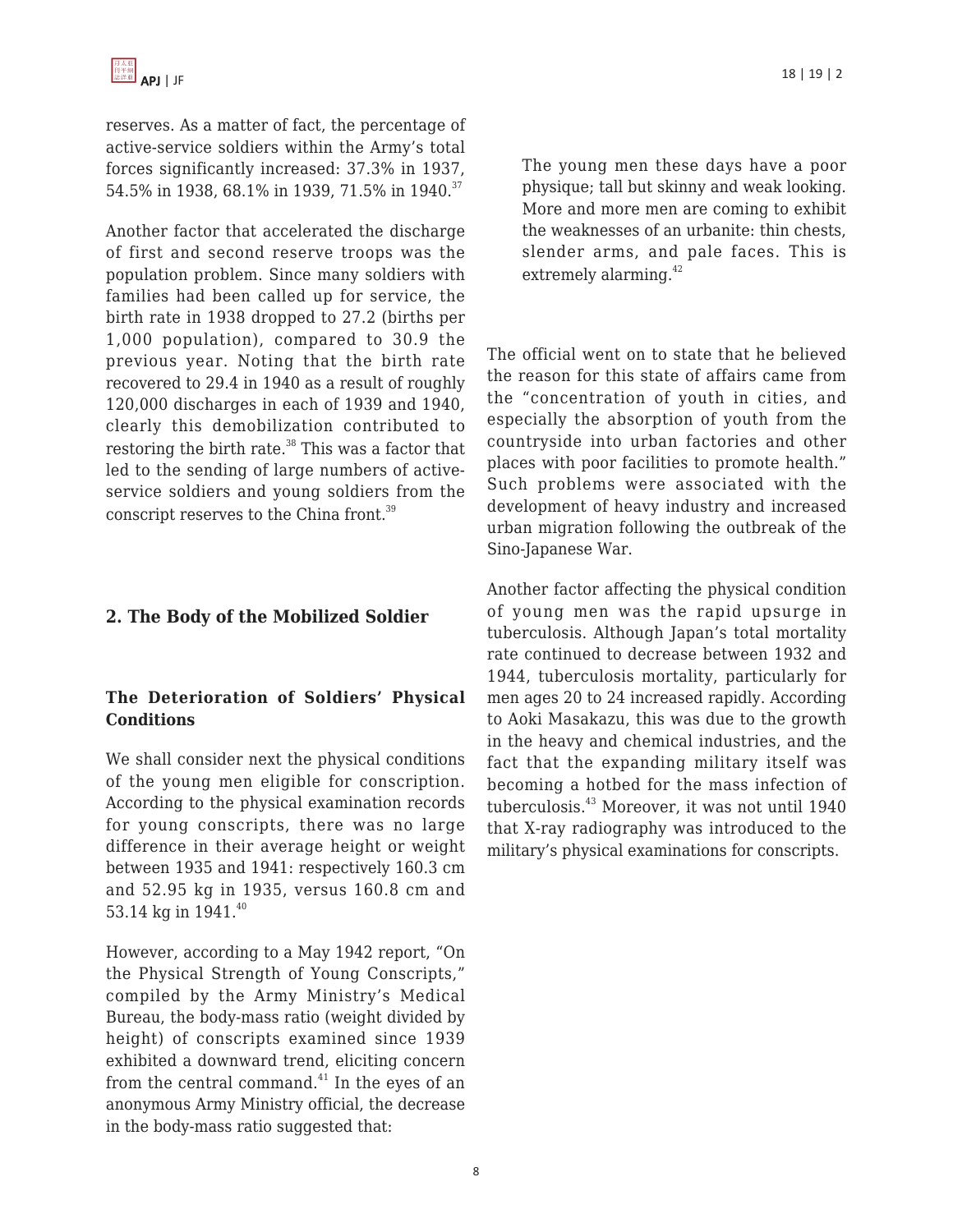

**Figure 1. Classes of Service in the Imperial Japanese Army, circa 1940 Adapted from U.S. War Department, Handbook on Japanese Military Forces (Washington, D.C.: U.S. Government Printing Office, 1944), 3. (BT) Click to expand.**

The largest problem, however, was that the military had no choice but to begin recruiting even those in poor physical condition to reach troop quotas. As has already been discussed, the expansion and prolongation of the Sino-Japanese War made the procurement of activeservice soldiers and conscript reserves critical. This forced the military to reform its conscription system. The conscription system initially categorized youth into six categories based on a physical examination: Class A (kōshu), Class B-1 (dai-ichi otsushu), Class B-2 (dai-ni otsushu), Class C (heishu), Class D (teishu), and Class E (boshu) (see Figure 1). In theory, Class A and Class B conscripts were deemed fit for active service, while Class C conscripts were to serve in the National Army (kokumin heieki; a lower-ranking reserve force); Class D conscripts were deemed unfit for service, and Class E conscripts would be reexamined the following year. Before the outbreak of the Sino-Japanese War, roughly speaking, Class A conscripts entered into service as active-service soldiers, Class B-1 conscripts as first reserve troops, Class B-2 as second reserve troops, and Class C entered the second National Army. In practice, being assigned to the second reserve troops or the National Army was akin to being exempted from military service.

With the expansion and prolongation of the Sino-Japanese War and an increasing need for more troops, however, Class B-1 conscripts were mobilized as active-service soldiers, with Class B-2 conscripts entering the first reserve. As a result, by 1939, a Class B-3 category was newly instituted in order to fill the second reserve forces. The central command decided that, while not ideal, some Class C conscripts could be transferred to Class B-3 in order to mobilize them as reserve troops.<sup>44</sup>

In order to accommodate the growing demand for troops, standards for conscription were greatly reduced through revision of the Army physical examination rules in 1940. According to the aforementioned "About the Physical Strength of Young Men" (1942), this 1940 revision deemphasized the previous concern of examiners to "discover underlying illnesses or

One term that frequently comes up in discussions of Japan's prewar military is gen'ekihei (現役兵), which can be translated as either an "active-service" "active-duty" soldier. Since the term primarily denotes a soldier's class of service. I have chosen to translate it as "active-service" (a two-year assignment for those who were deemed most physically fit), to avoid confusion with the mobilization status of being on "active duty" (those called up to serve on a military operation, regardless of their class of service).

The different classes of service reflected a wide variation in levels of training among recruits. Active-service soldiers in the Japanese Army, for example, received the most comprehensive and rigorous training in their two-year term of service. Upon completion of their active service term, they were assigned to the first reserve (yobieki) for five years and four months, followed by another ten years in the second reserve ( $k\bar{o}bieki$ ). During this time, they could be summoned for training for five periods of up to 35 days each, and were also subject to an annual inspection muster.

In contrast, those in the first conscript reserve received training for a period of up to 120 days (later extended to 180 days), followed only by the annual inspection muster. Serving in the second conscript reserve, in turn, required no training, and was basically akin to being exempted from military service. As a result, when the scope of mobilization was expanded in wartime to include those in the reserves, they were frequently looked down upon by their active-service colleagues because of their lack of rigorous training and military experience. (BT)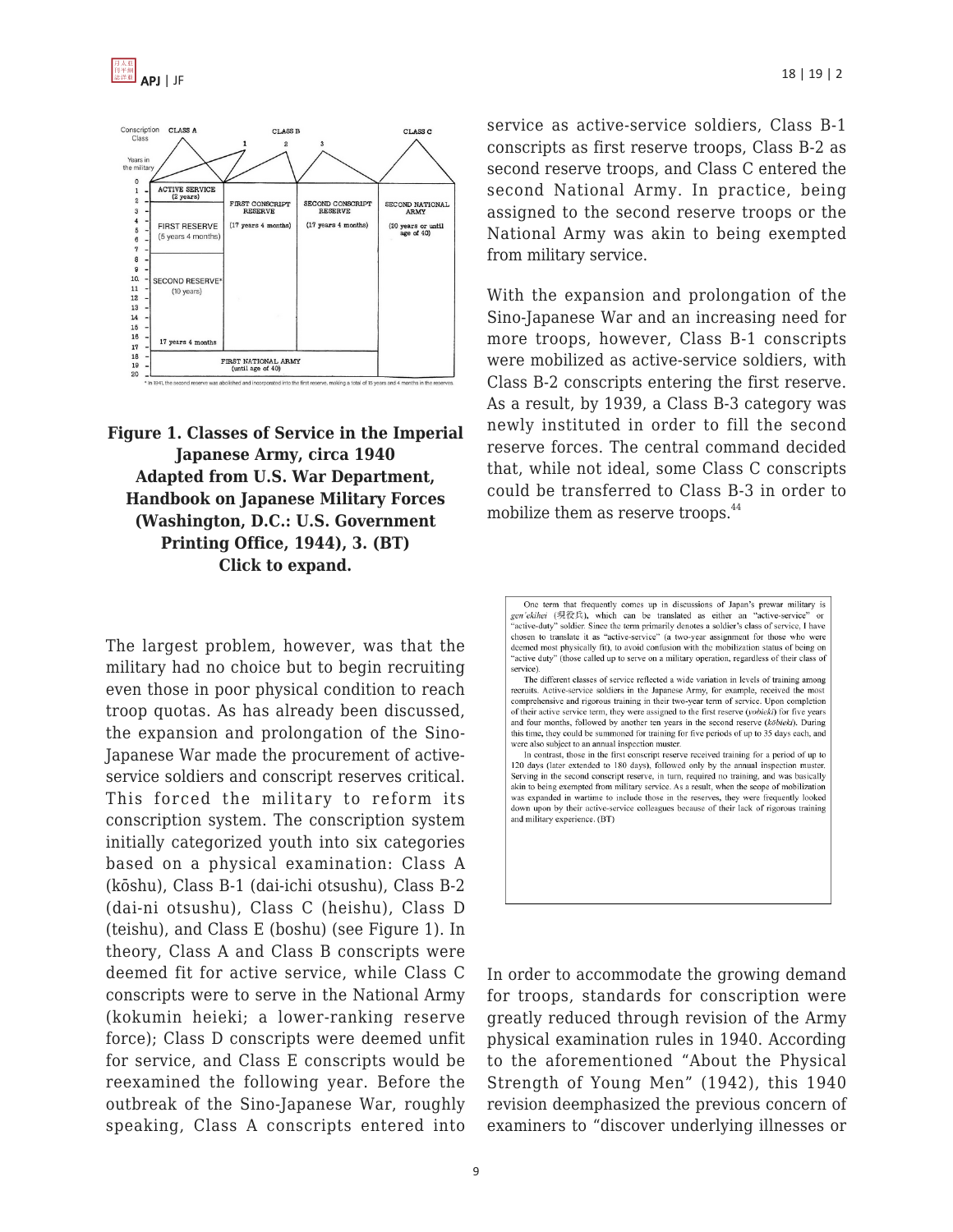abnormalities," and encouraged them to pass conscripts to Class B-3 or above, even if they were "ill or mentally unbalanced," as long as such symptoms were "deemed not to interfere with their military duty."

This revision not only resulted in recruits who were in poor health or physical condition, but many men with mental disabilities. At the Kōnodai Army Hospital—a military hospital, expanded following the Sino-Japanese War, which specialized in the treatment of mental disorders—the percentage of patients with intellectual disabilities grew from only 0.9% in 1938 to 13.9% by 1945. According to Asai Toshio, a military physician at Kōnodai Hospital who conducted "group mental examinations" for several units toward the end of the war, those with intellectual disabilities reached 3 to 4%, revealing a "high ratio of intellectually limited conscripts, even among those in Class A who appeared to be in good physical condition." In response, Central command developed a standardized "group mental examination methodology" in 1944 with the help of the Army Military Medical School and Kōnodai Hospital, and partially implemented it in the conscription examination the following year.<sup>45</sup>

## **Deterioration in Military Provisions**

One notable characteristic of Japan's war footing was that the strengthening of wartime organization proceeded hand in hand with the deterioration in people's standards of living. The government's attempt to promote the rapid industrialization and militarization of society with limited resources had the effect of reducing people's standards of living to the bare minimal level. Although a higher standard of provisions was maintained in the military than for civilians, even military rations deteriorated with the worsening war situation. According to a report submitted to the GHQ on September 5, 1945, by the Army Ministry, due to the "worsening war situation and the depletion of domestic food reserves," the nominal daily provisions for the average soldier on the Japanese home islands (naichi) was reduced to 2,900 calories—the "actual caloric value" (jissai kyūyō netsuryō) measuring at 2,800 calories with a regional disparity of around 500 calories. $46$  The standard caloric intake recommended for mainland soldiers at the time was 3,400 calories. On the other hand, the "amount of labor required of each soldier had increased rapidly in preparation for the decisive battle on the mainland and fortification efforts," which was estimated to require at least 3,200 calories per person. As a result, malnutrition became a persistent problem, with the soldiers' prewar average body weight of 60 kg falling to 54 kg by the end of the war.

On January 15, 1945, Vice Minister of the Army Ministry Shibayama Kenshirō sent out a notice (Rikumitsu no. 149) calling attention to the "rapid decline in the physical strength of the domestic troops," which "provided much cause for concern," and led him to emphasize the maintenance of physical health and the necessity for a self-supporting system with regard to provisions. On January 26, he issued a directive (Rikumitsu no. 301) ordering troops on the home islands to be responsible for procuring 10% of staple foods, 30% of vegetables, and 5% of meat products on their own.<sup>47</sup>

However, setting up a system of self-sufficiency while preparing for a fight on the mainland was challenging, and individual soldiers ended up buying food from neighborhood farmers on the black market or, at times, resorted to stealing in order to stave off hunger. Manabe Motoyuki, a private first class who was drafted into the Shikoku Infantry Regiment, discusses the practice of soldiers buying black-market rice:

It was the Japanese military's proud tradition to fully and thoroughly guarantee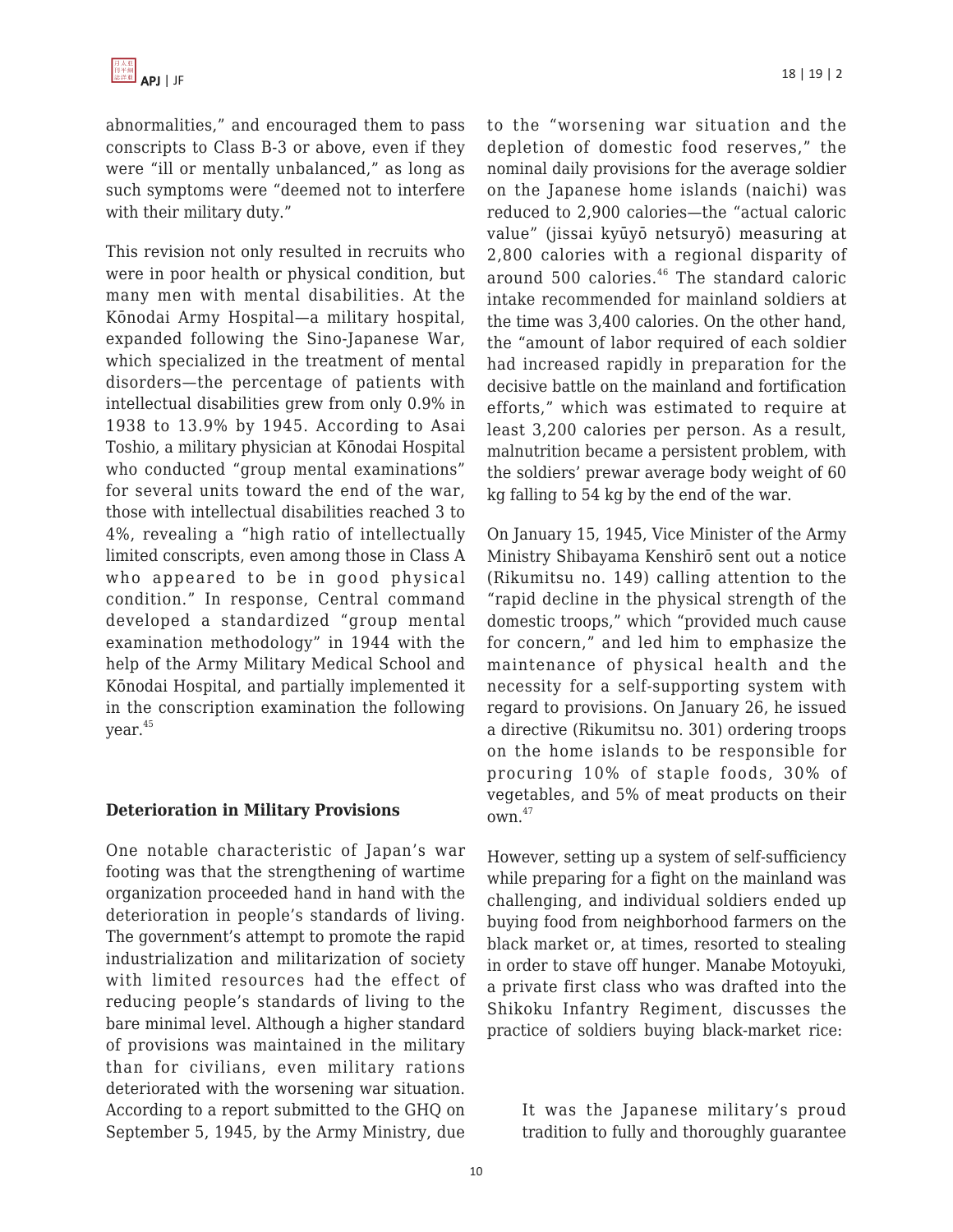

the livelihood of its soldiers; it was only thus that they could demand the soldiers' undivided and absolute obedience…However, many soldiers were buying rice on the black market…Any rice purchased with one's own funds is considered "personal property." Once soldiers start depending on private property to support their daily livelihood, the military's tradition loses its foundation. This is because personal provisions give birth to a personal mentality, producing fissures in the absolute obedience most cherished by the Japanese military.<sup>48</sup>

On the other hand, the situation was more grievous for troops stationed overseas. Once the Japanese forces lost command of the sea and air, their supply route was completely cut off. Let us look at a document produced in the final stages of the war by the Ōmori corps of the Fifth Division Eleventh Infantry Regiment, which fought various battles in New Guinea. "Since all squadrons within the corps transitioned to a complete self-supporting basis," the physical strength of the troops has deteriorated, and the average body weight has dropped by 4 to 6 kilograms. $^{49}$  By January 1945, the daily caloric intake was only around 1,700 calories. In order to address this situation, the document recommended adjusting the soldiers' work so that they were not wasting energy on aimless tasks. In other words, it ordered troops not to use their labor preparing for the decisive battle but to focus exclusively on conserving energy. Needless to say, this could no longer be called an army.

## **The Late Mechanization of the Japanese Military**

The "Imperial Army" was extremely slow to mechanize. The infantry, which comprised the "main combat force," generally moved around on foot, and the primary mode of transportation for artillerymen and machine gun squadrons within infantry regiments was not car but horse. Even the transport corps, which was tasked with supplying food and ammunition, depended largely on transportation by horseback and horse-drawn carriage. When it came to movement and transport, the Japanese Army relied heavily on its foot soldiers and horses.



**Japanese soldiers on the march, 1939.**

For this reason, the full uniform and equipment load carried by foot soldiers on long marches—which included a helmet, knapsack, ammunition pouch, backup ammunition, and provisions—could reach up to 20 to 30 kilograms. For example, the load of an average rifleman serving in a company during the First Changsha Operation of September 1941 was 25.175 kg. $^{50}$  According to a study by the Army Medical Corps, the "maximum efficient load was between 35 to 40% of one's own body weight."<sup>51</sup> As the average body weight of prewar soldiers was roughly 60 kg, according to the aforementioned 1945 report to the GHQ, 25.175 kg already exceeded this recommended limit.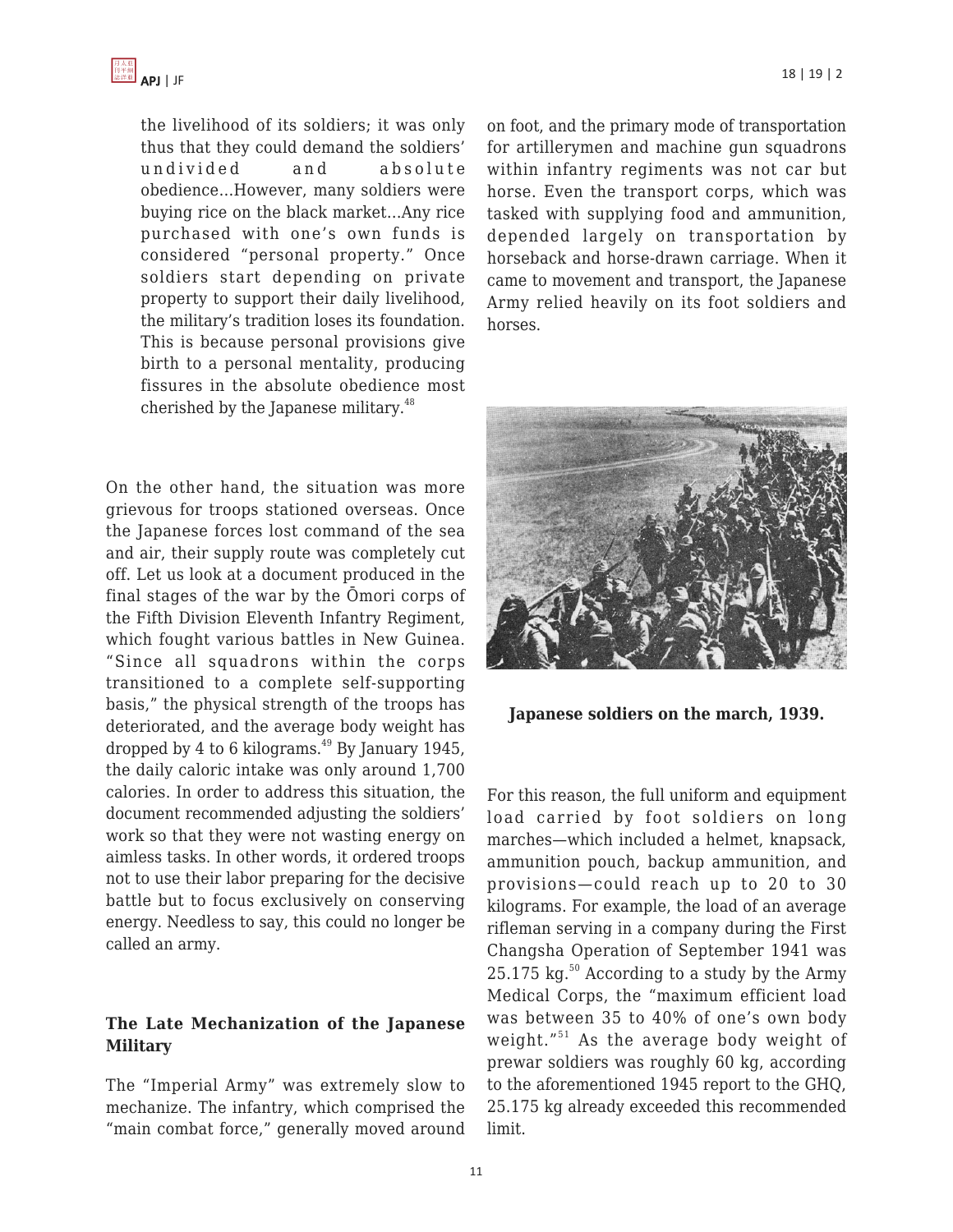The outbreak of the Pacific War on December 8, 1941 made the soldiers' burden even more demanding. Once the Allied forces began their counteroffensive in late 1942, Japan lost command of sea and air, rendering supplies by large-scale munition transport ships extremely difficult thereafter. Moreover, the transportation of combat units was prioritized over logistics units. This, combined with the character of isolated islands in the South Pacific and New Guinea, meant that Japanese supplies depended on so-called "man-powered carriage" (jinriki tansō). A study of the transport corps, Shichōheishi (1979), elaborates:

Especially on isolated islands as well as in New Guinea, which was similarly hard to navigate, even the motorcars that were brought onto land with much difficulty had a limited range of operation. In addition, many transport corps regiments left their horses behind, causing many battlegrounds to rely on man-powered carriage; it was virtually impossible to compete with the material superiority of the [American] enemy. $52$ 

Furthermore, the Japanese Army did not possess the mechanical engineering capability to rapidly clear undergrowth, construct airfields, and build basic infrastructure such as roads. As a result, the ammunition and provision load for each individual soldier increased, with a fully equipped foot soldier carrying upwards of 50 kilograms. This was also true on the China front, where Japanese forces had lost command of the air to the Americans, making supply by ground or rail transport difficult. This in turn increased foot soldiers' physical burden.<sup>53</sup>

Most problematic was the fact that a substantial segment of the troops who were forced to undertake such grueling marches were young soldiers with weak physical condition. Furthermore, due to the extensive mobilization of forces, the ratio of activeservice soldiers to reserves in the army had been greatly reduced after 1941. For example, the 27th Division, engaged in battle on the China front, received reinforcements of approximately 2,000 troops in October 1943. However, a military physician reported that "the majority had previously contracted tuberculosis, and their age, along with their inferior physical status, caused us great alarm."<sup>54</sup> The same division would go on to participate in Operation Ichi-Gō in April 1944; their condition at the start of the operation was described as follows.<sup>55</sup>

The troops all bore an excessively heavy equipment load, with individual soldiers carrying a total of 45 kilograms. If my memory is not mistaken, the average weight of a soldier at the time was around 52 kilograms. The majority of the troops were either soldiers from the conscript reserves or new recruits with only two months of experience; less than half were active-service soldiers who had received proper training.<sup>56</sup>

According to this testimony, the division's soldiers carried loads that amounted to 87 percent of their body weight, making it natural that there would be stragglers during forced marches. Fujiwara Akira, who had participated in this operation as a company commander in the 27th Division, recalled that the "accommodation of stragglers was the most challenging problem for a company commander," adding that, "since it had a direct impact on our military capability, the depletion of troop strength as a result of marches was the biggest headache for me as the commander."<sup>57</sup>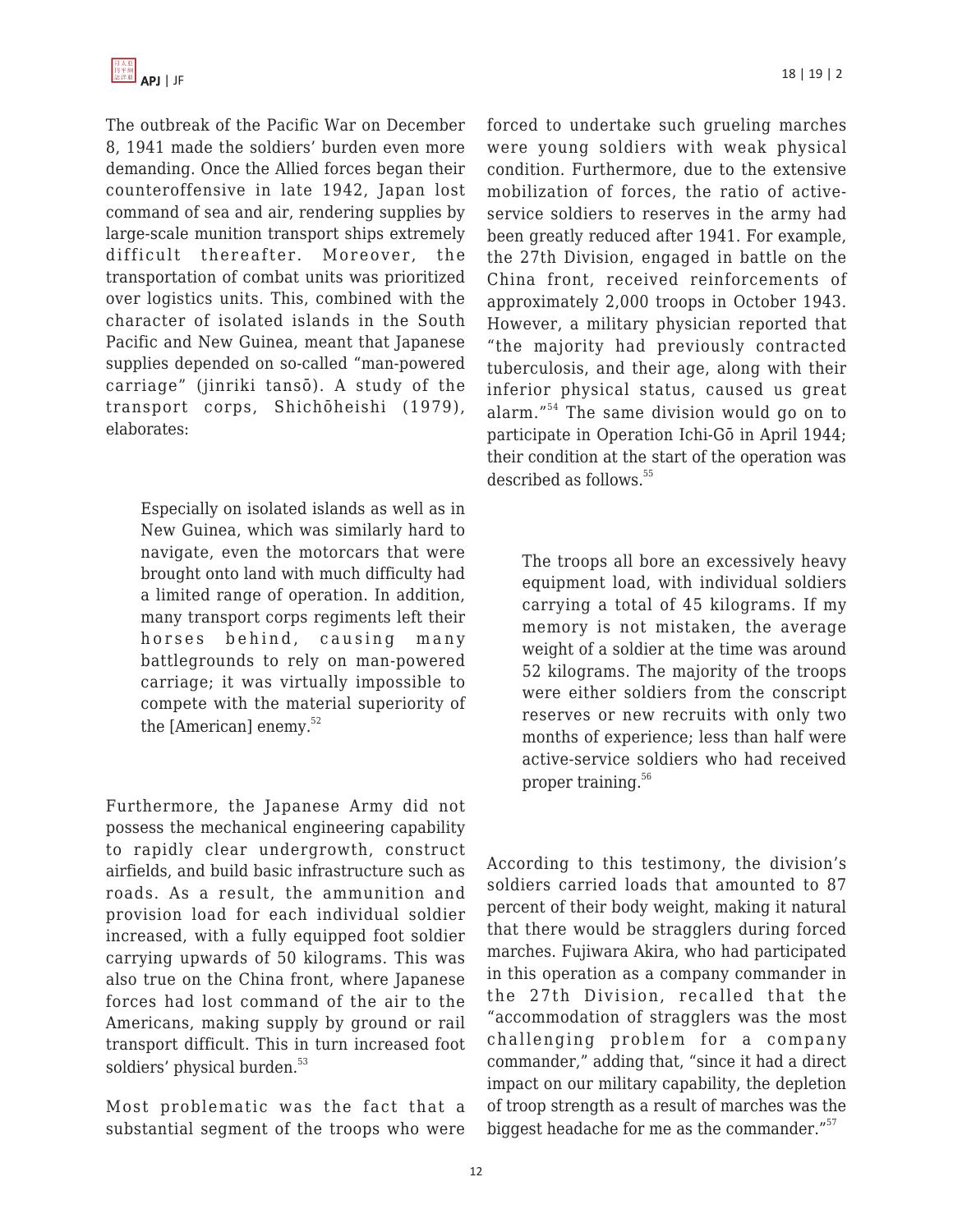

Kume Shigezō, a regimental adjutant to the 236th Infantry Regiment who participated in the Battle of Hunan-Guangxi (湘桂作戦) in 1944, recounted that constant forced marches caused "a breaking point in the soldiers' fatigue; many of the conscript reserves who joined us in Hengyang fell out while on the march, with some going so far as to commit suicide with grenades or rifles; it was heartbreaking."<sup>58</sup> Stories of troops driven to suicide by the forced marches appear frequently in soldiers' memoirs, a testament to the grueling nature of the Army's relentless marching.

At the same time, shoddy military boots increased the suffering of the marching soldiers. In a hot and humid environment, the sewing thread holding the footwear issued by the Japanese Army to hold the shoe together would come apart, causing the sole to peel off. Because of this, it was a common sight to see "[military boots] all falling apart as if they had their mouths open after each operation."<sup>59</sup> Many soldiers also developed blisters on their feet after being supplied ill-fitting military boots. Hori Hajime, a member of the 4th Trench Mortar Unit who marched some 6,500 km as part of Operation Ichi-Gō, recalled that he was only provided with three pairs of military boots during the entire operation. The first pair "developed holes after only two months of use, causing gravel to enter the shoes every time [we marched]."<sup>60</sup> Once the worsening strategic situation prevented the arrival of supply trains, usage of military boots was restricted or banned altogether. In 1945 soldiers were ordered to "try not to wear military boots, and instead wear the cloth-shoes (haizu) used by the Chinese."

The situation was even more grievous on the South Pacific front. According to Hirao Masaharu, an Imperial Navy lieutenant who served as a medical officer in the Solomon Islands, his commanding officer issued an order "prohibiting the use of military boots by all soldiers below the rank of captain, in order to save them for the final battle," forcing many troops to go barefoot. "Our toes, which used to open up smartly like that of a human, became like that of a beast," writes Hirao with much shock: "we suddenly went from being civilized people of the twentieth century to primitive men of the stone age."<sup>61</sup>

This kind of deterioration also affected military uniforms. The "unusual attire" of army officers became more noticeable from around 1944—for example, when older reserve officers responded to a call-up wearing outdated uniforms from the Taishō period (1912-1926). With supply ships sunk by enemy attack, officers were forced to wear civilian clothing, uniforms of non-commissioned officers, or even uniforms taken from Allied soldiers in order to make-do. $62$ 

On the Southern Pacific front where supply lines were completely cut off, troops' attire was often nothing less than bizarre. Mori Tetsuju, an accountant for the 18th Army, relates his experience in an essay titled, "Supplies in Operations in Eastern New Guinea."

All the equipment by this time was handmade. We made everything from patrol caps, haversacks, mosquito nets (made by stitching gauze together in a double layer), belts, and eating utensils, and wore straw sandals or simply attached a separated shoe sole to our feet with string. We carried our possessions by crafting a bag out of tent material or other pieces of cloth and tying it to our backs, or used a farmer's shoiko [a wooden frame used for backpacking a load]. Our "marching uniform" also came to include a waterproof apron worn over the backside, so that we could sit down in marshy fields at a moment's notice.<sup>63</sup>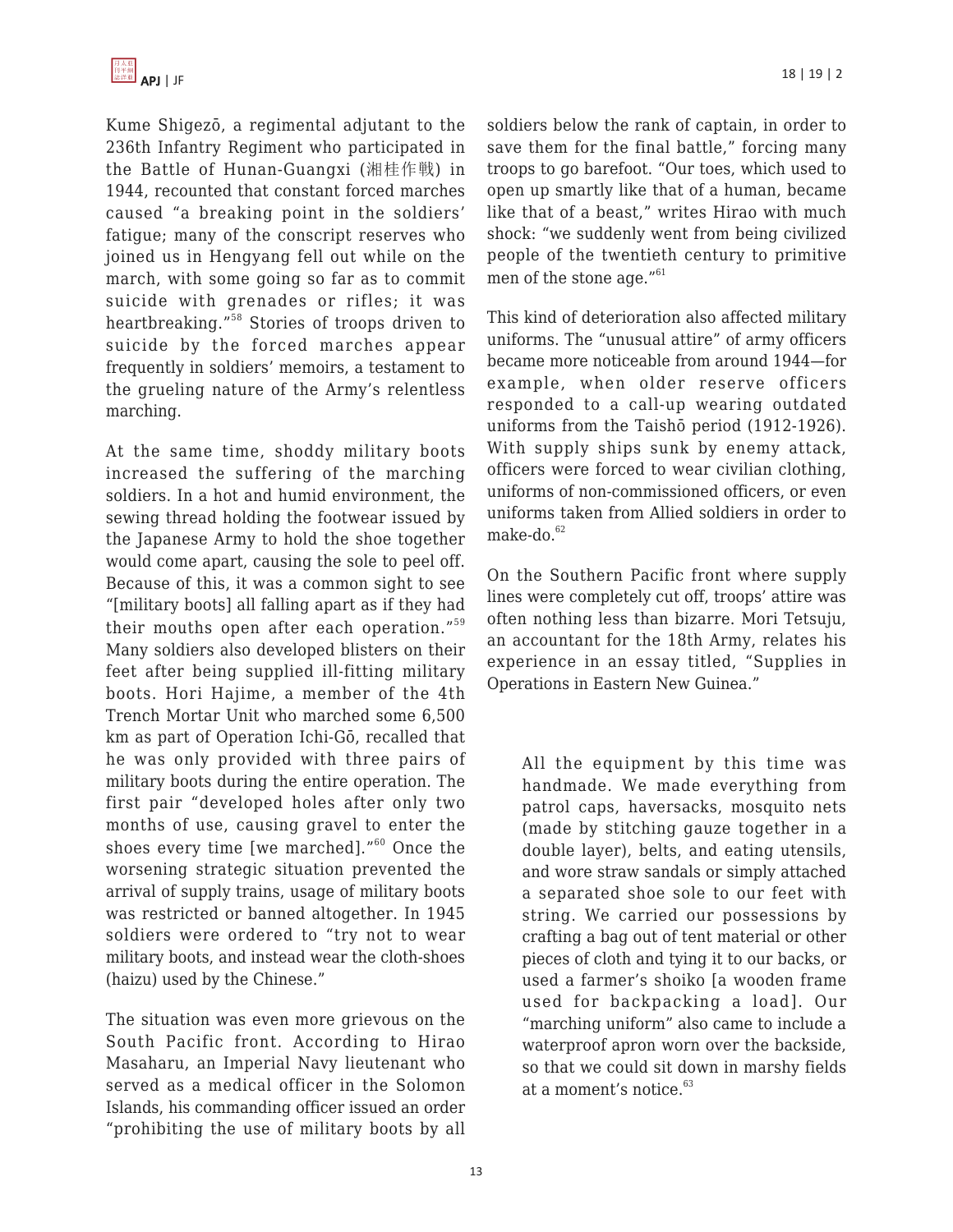Other sources corroborate the fact that, "after the Battle of Lae-Salamua in 1943, the standard outfit of "hip-apron, cane, and shoiko became popularized as the "New Guinea-style" military uniform $64$ 

## **3. The Multiple Realities of Death in War**

#### **The Sino-Japanese War Period**

Next, I would like to examine in greater detail the manner in which soldiers died. First, let us look at full-scale conflict against China. Table 1 lists Japan's military casualty statistics during the Sino-Japanese War (1937-1941). Although the incompleteness of the available records means there may be a significant margin of error, the number of wounded is almost two to three times the number of deaths. In the Russo-Japanese War, the number of wounded soldiers (130,203) in the Army outnumbered deaths  $(60,031)$  by roughly a factor of 2.2.<sup>65</sup> From the perspective of the lethality of the enemy's weapons the Sino-Japanese War was similar to the Russo-Japanese War.

#### **Table 1. Casualties on the China Front**

|               | Combat death<br>(a) | Death by disease<br>(b) | Injury<br>(c)    | $ca$ ba+ $b \times 100$ |
|---------------|---------------------|-------------------------|------------------|-------------------------|
| 1937,<br>1938 | 62,007              | 12,605                  | 159,712 2.6 16.9 |                         |
| 1939          | 30.081              | 9,338                   | 55.979           | 1.9 23.7                |
| 1940          | 15,827              | 13,688                  | 72.653           | 4.646.4                 |
| 1941          | 12.498              | 12,713                  | 35.389           | 2.8 50.4                |

#### **(Created by the First Demobilization**

**Ministry, December 1945) Source: Rikusen gakkai senshi bukai, ed., Kindai Sensō Shi Gaisetsu (shiryōshū), (Tokyo: Rikusen Gakkai, 1984). Notes: Combat deaths (a) do not include figures from Manchuria; it is not clear if this was also the case for the deaths by disease (b) and injury (c) statistics.**

The issue of war deaths by disease (senbyōshi) is also important. Prior to the nineteenth century, war deaths by disease often greatly outnumbered combat deaths. During the Crimean War (1853-1856), the percentage of deaths by disease among in the French Army was 89.3% of total fatalities; for the Union Army in the American Civil War (1861-1865), the figure was 66.6%. In the First Sino-Japanese War (1894-1895), including the Japanese invasion of Taiwan, the percentage of deaths by disease among the total war fatalities was 89.4%. By the time of the Russo-Japanese War (1904-1905), however, improvements in military hygiene and sanitation and maintenance of a dependable supply line had resulted in this figure dropping to  $26.3\%$ .<sup>66</sup> The Russo-Japanese War, in other words, was a watershed from an epidemiological standpoint. For the first time in military history combat deaths outnumbered deaths by disease.<sup>67</sup>

The ratio of war deaths by disease in the Sino-Japanese War, as shown by Table 1, was 16.9% in 1937-38, and 23.7% in 1939, thus not very different from the Russo-Japanese War. Once the war reached an impasse after 1940, however, the ratio of war deaths by disease jumped to 46.4%. By 1941, the number of deaths by disease overtook the number of combat fatalities. This was an inevitable outcome of the Japanese military repeatedly undertaking combat operations beyond its capabilities. It also proved to be an omen of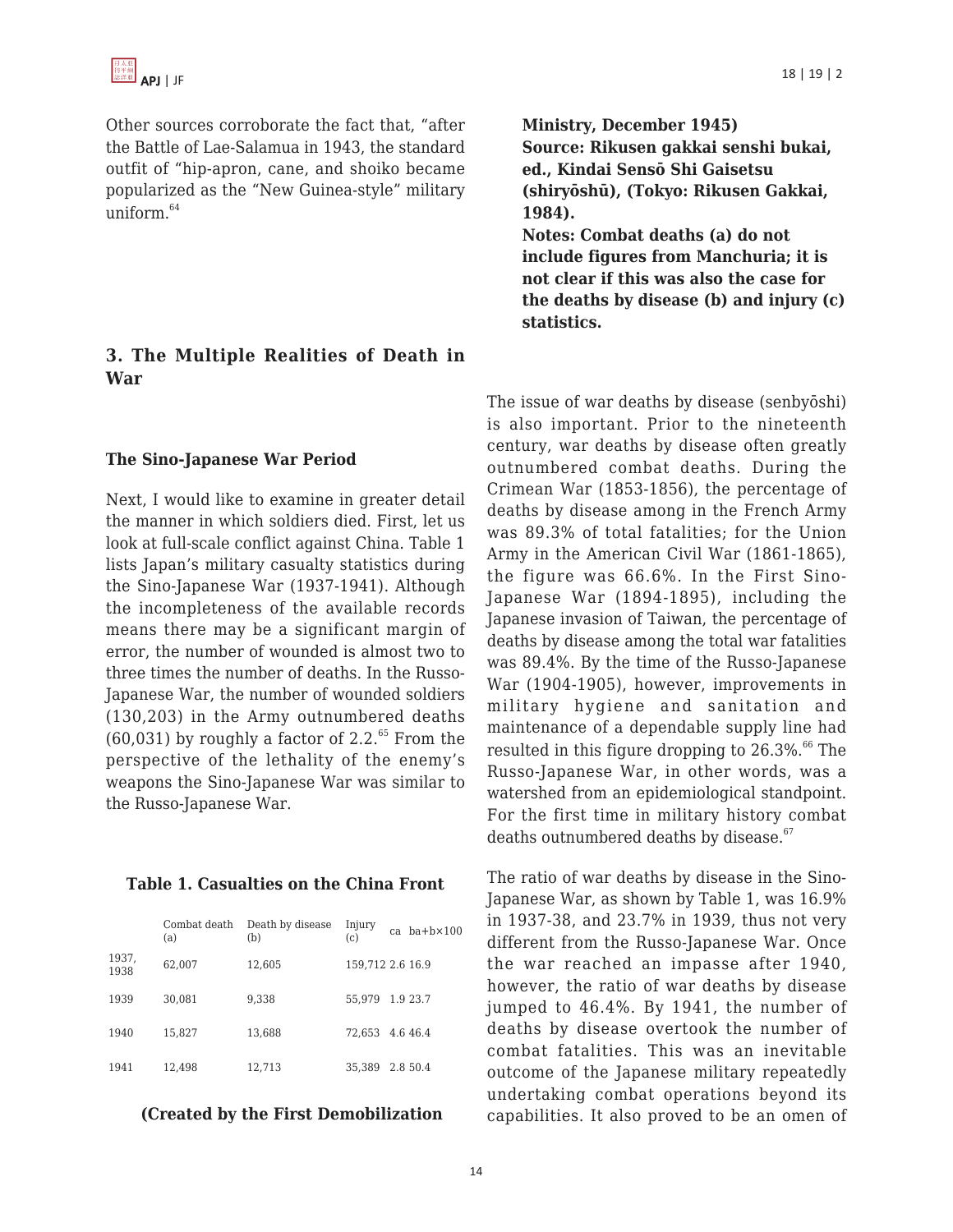what was to come.

## **War Deaths, Injuries, and Deaths by Disease**

The Pacific War, which began in December 1941, had several distinctive characteristics. First, with the exception of the early successful campaigns, all direct Japanese military confrontations with Allied forces ended in crushing Japanese defeat. A postwar survey on naval hygiene by Isshiki Tadao, a Navy medical officer and major who worked in the Second Demobilization Ministry (Daini fukuinshō), indicated a total of 156,000 war deaths and 40,000 wounded for the Navy for the duration of the war. He provided the following explanation:

Although the wounded commonly outnumbered battle fatalities in previous campaigns by a factor of two to three, in this war the figures were completely reversed. There were approximately 3.5 times more combat deaths than wounded, resulting from advances in warfare such as the improvement in firearms and the fierceness of air strikes. This gives vivid expression to how relentless and cruel this war has been. $68$ 

These figures are clearly low (the Ministry of Health and Welfare puts the estimate of Navy war deaths at 457,800), and the Navy Command was almost certainly unable to accurately account for the number of wounded soldiers. Considering the rapid advances in military technology and the overwhelming gulf in war-making capacity between Japan and the Allied forces, however, it is highly probable that the number of deaths caught up with, and in some cases overtook, the number wounded.

Furthermore, this was the first war in which there were zero wounded soldiers in some battles. This phenomenon began in May 1943, in the series of gyokusai (fight to the death without surrender) battles starting with the Battle of Attu. In this engagement, all wounded soldiers who could walk were forced to participate in the final "banzai charge" through American lines, and those who were unable to move either had to commit suicide or be given a "final treatment" (shochi) by the medical officer or combat medic. Tatsuguchi Nobuo, a medical officer in training who died on Attu Island, wrote in his diary: "It has been decided that we will undertake a final charge, and that all inpatients are to commit suicide."<sup>69</sup> The Senjinkun (Code of Battlefield Conduct), issued in January 1941, prohibited Japanese soldiers from being taken prisoner by the enemy. Such peculiar "battlefield codes" (senjin dōtoku) led to this tragedy.

Some ex-soldiers indeed confessed to having administered "final treatments" to wounded and ill personnel. Ogawa Yasushi, for example, recollects his experience of "intravenously administering mercuric chloride" to wounded soldiers after having "first given them opium to numb their senses" during the January 1944 retreat in the Battle of New Britain. Ogawa regretted his actions; "If I depart for the nether world while concealing this truth," he wrote, "I could not bear to face the Buddha, leading me to take up my pen."<sup>70</sup>

The second major characteristic of this war was the large number of deaths by starvation. Of the 2.3 million total war dead (i.e. sum of combat deaths and deaths by disease) since the beginning of the Sino-Japanese War (1937), 1.4 million are estimated to have been fatalities caused by starvation due to malnutrition, or a more broadly defined category of "starvation" resulting from malaria and other diseases contracted because of nutritional immunodeficiency. $71$  From the perspective of the ratio of combat deaths to deaths by disease,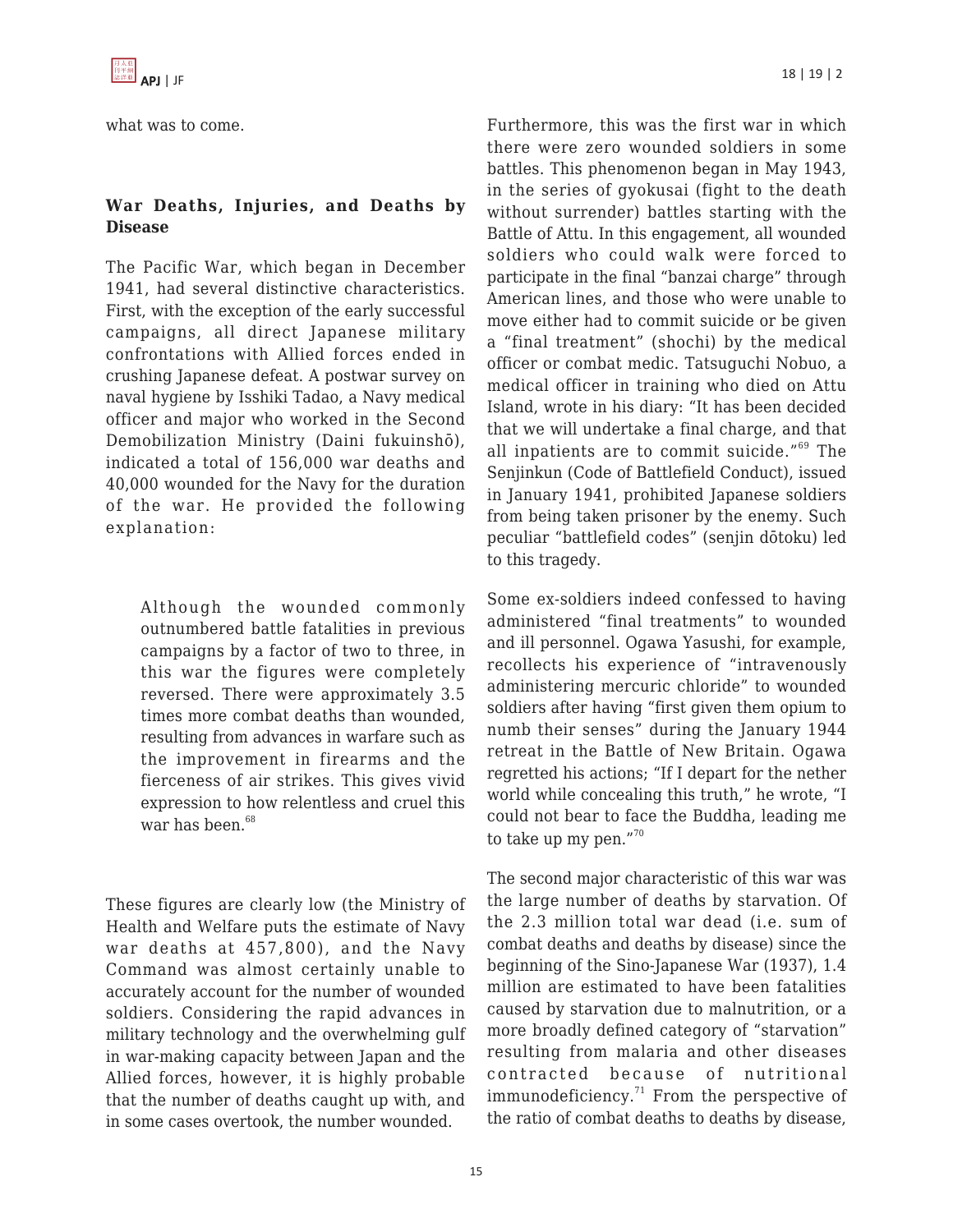the Japanese Army thus "reverted" to the levels recorded during the First Sino-Japanese War (1894-95).

The main reason why there were so many deaths by starvation was the severing of Japanese supply lines. The situation was especially dire for the garrisons at the South Pacific front which had been left behind enemy lines due to the U.S. military's "island hopping" strategy. In a document produced by the General Staff Headquarters, Major Iwagoe warned against the dangers of "assuming that things can be worked out on the battlefield, without any thought given to supplying the units from the rear."<sup>72</sup> He further stated, "securing a communication and supply line at sea is vital to island operations," concluding that, "marine logistics depend upon command of the air." In the end, the loss of control of the air on the South Pacific front, combined with a lack of long-term strategic planning on the part of the military command, left deployed forces constantly under threat of starvation.

Soldiers on the China front did not fare much better. The U.S. Air Force's advance into China cut supply lines and forced many physically compromised soldiers to undertake long marches—typified in Operation Ichi-Go—leading to severe physical deterioration. In terms of casualties, there were 11,100 combat deaths and 54,800 deaths by disease in 1942, 12,700 combat deaths and 65,100 deaths by disease in 1943, 11,300 combat deaths and 69,191 deaths by disease in 1944, and 8,900 combat deaths and 34,429 deaths by disease in  $1945.^{73}$  Although deaths by disease are only estimates, and we cannot be sure if they include statistics from Manchuria, they nevertheless show that the number of deaths by disease skyrocketed after 1942, outnumbering combat fatalities by a factor of four to six. A considerable portion of these are thought to have been caused by a broadly defined "starvation."

Underlying all of these developments was the fact that Japan's military medicine and wartime hygiene infrastructure had fallen behind the times. Conduct regulations of Army field hospitals and sanitary corps had been based on wartime hygiene codes and guidelines established around the time of the Russo-Japanese War. The expansion of the Sino-Japanese War of 1937 naturally forced a reconsideration of the ways in which such issues were handled—rescue efforts on the front lines needed to be strengthened, and wounded soldiers needed to be treated as soon as possible after their injuries were sustained. A revision of the operations manual (sakusen yōmurei no. 3) in March 1940 reorganized the sanitary corps into a casualty evacuation detachment, and dispatched combat rescue detachments to the frontlines. Yet this still failed to effect changes in the wartime hygiene code or the Army's overall war organization, leaving each division's sanitary corps to enter the Pacific War ill-equipped to deal with the brutal realities of modern warfare.<sup>74</sup>

Slowness to adapt to the latest developments in military hygiene exacerbated the situation. As soon as the Pacific War began, a sizable number of the Japanese soldiers and officers serving in the South Pacific front contracted malaria. Shortages of medication such as quinine further accelerated this trend. In the words of the "Lessons Based on Operational Experiences in Eastern New Guinea," sent to all army units by the Imperial General Headquarters in November 1943, "[In] combat units engaged in operational activity, after 1.5 months, symptoms of malaria began to appear; after 2.5 months, military strength was reduced by half; after 3.5 months, military strength was reduced to a third; after 5 to 6 months, only one-seventh of the soldiers could be said to be in good health."<sup>75</sup>

Despite this state of affairs, the military failed to formulate timely countermeasures. The Health Bureau of the Army Ministry only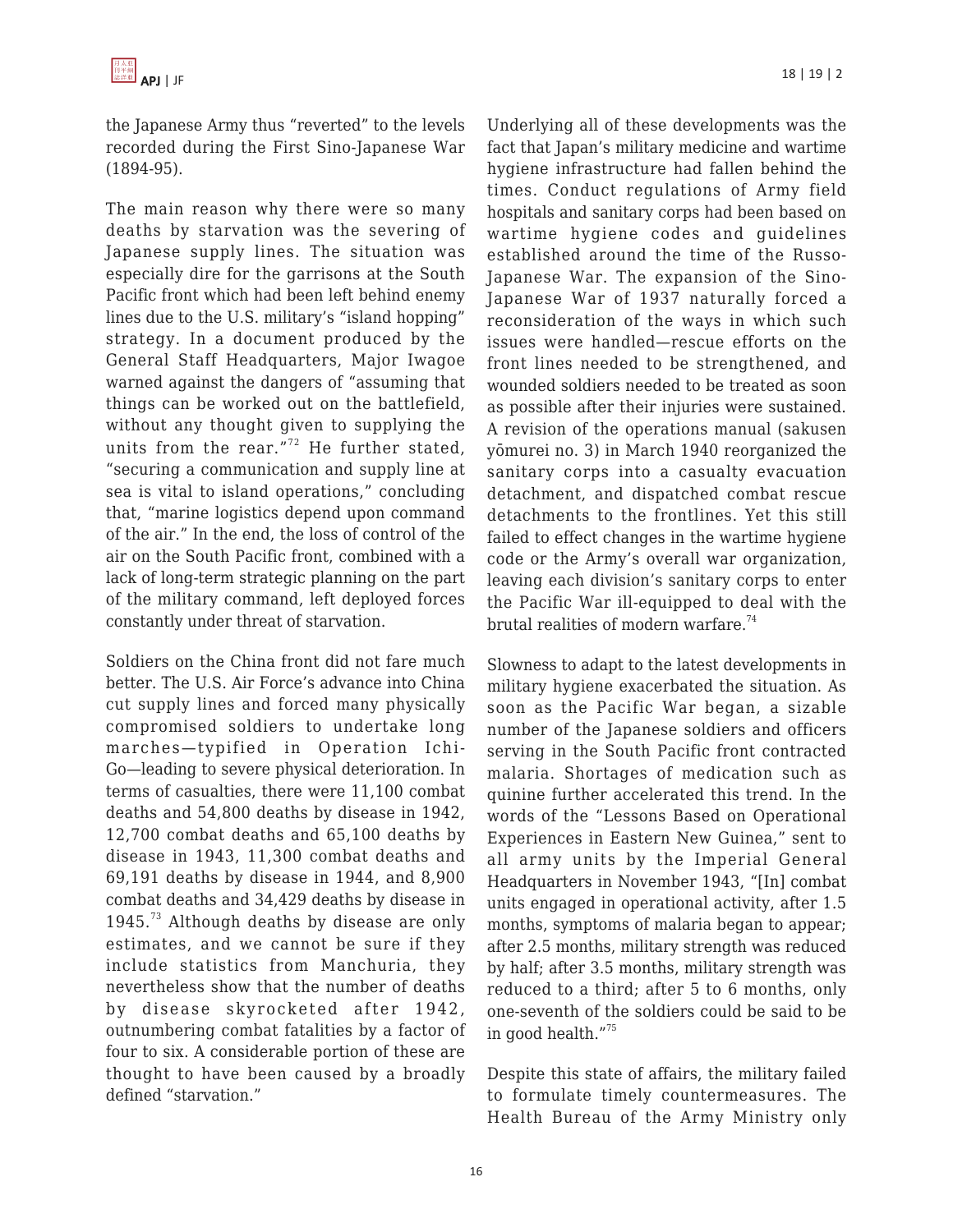published and distributed a "Manual for Malaria Prevention (For the Use of Commissioned Officers)" in August 1943, and the General Headquarters of the South Pacific army did not issue "Guidelines for Malaria Prevention in the South Pacific Army" until May 1945. Even the issue of countermeasures against malnutrition did not receive proper study until a full year after the February 1943 retreat from Guadalcanal.<sup>76</sup>

In contrast to the Japanese military's failure to deal with the perils of malaria, the U.S. military successfully curbed the spread of infectious diseases through the use of the synthetic pesticide DDT.<sup>77</sup> They similarly recognized early on that blood transfusion was critical for treating severely wounded soldiers, and established a system for sending large quantities of blood and blood products to the frontlines. The image of a medic conducting a blood transfusion in the midst of battle by stabbing a rifle into the ground by its bayonet and hanging a blood plasma bottle from the safety switch, came to symbolize the U.S. Army's medical program.<sup>78</sup> Japan was completely left behind on this front as well. Shiokawa Yūichi, a medical officer who served on the Burma Front from 1943, gave the following account: [p. 76-] "All the medical procedures I carried out on the battlefield were stopgap measures such as disinfecting wounds with antiseptic solution or applying a compression bandage to an injured joint; we never learned how to treat heavy bleeding at the Military Medical School. Neither was any thought given to blood transfusions."<sup>79</sup>

## **Death by Drowning and Suicide Attack (tokkō)**

The third characteristic of Japanese war deaths was the high level of "death by drowning" (kaibotsu) caused by the sinking of warships. According to Ikeda Sadae's study of sunken warships during the Pacific War, the number of deaths by drowning totaled 182,000 Navy soldiers and paramilitary personnel, and 176,000 Army soldiers and paramilitary personnel.<sup>80</sup> This amounts to 15.6% of the total casualties of all military and paramilitary personnel from the beginning of the Sino-Japanese War (2.3 million), and is 4.1 times the sum total of Army and Navy casualties of the Russo-Japanese War (88,133). In January 1945, the Army Division of the General Headquarters issued a circular on "How to Deal with Maritime Emergencies." Compiled from interviews with the surviving members of transport ships that were sunk in the East China Sea, the document relates the tragic final moments on a sinking ship: "[There were] those who lost consciousness as soon as the enemy's torpedo hit us; those who lost the will to survive after floating on the water for a while, realizing that they had a very slim chance of being rescued; those who attempted suicide to escape the pain of being submerged under water; those who began to hallucinate as a result of total exhaustion and fell into the ocean from the life raft; those who began to act violently out of mental imbalance; and those who passed away soon after they were rescued."<sup>81</sup>

Although it is well-known that Allied submarine and aircraft effectively destroyed Japan's sea transport network, internal factors also contributed to the large number of maritime casualties. As available shipping was reduced, individual vessels became "extremely overloaded." This is why "a single sunken vessel caused a massive loss in one stroke." The available tonnage to transport one person decreased from 3 to 5 tons in mid-1942 to 1.5 to 2 tons in mid-1943, and 0.5 to 1 ton by late 1943.82

The majority of the Army's transport ships were actually requisitioned freighters, making them highly susceptible to sinking. The Allied forces used exclusive military transport ships or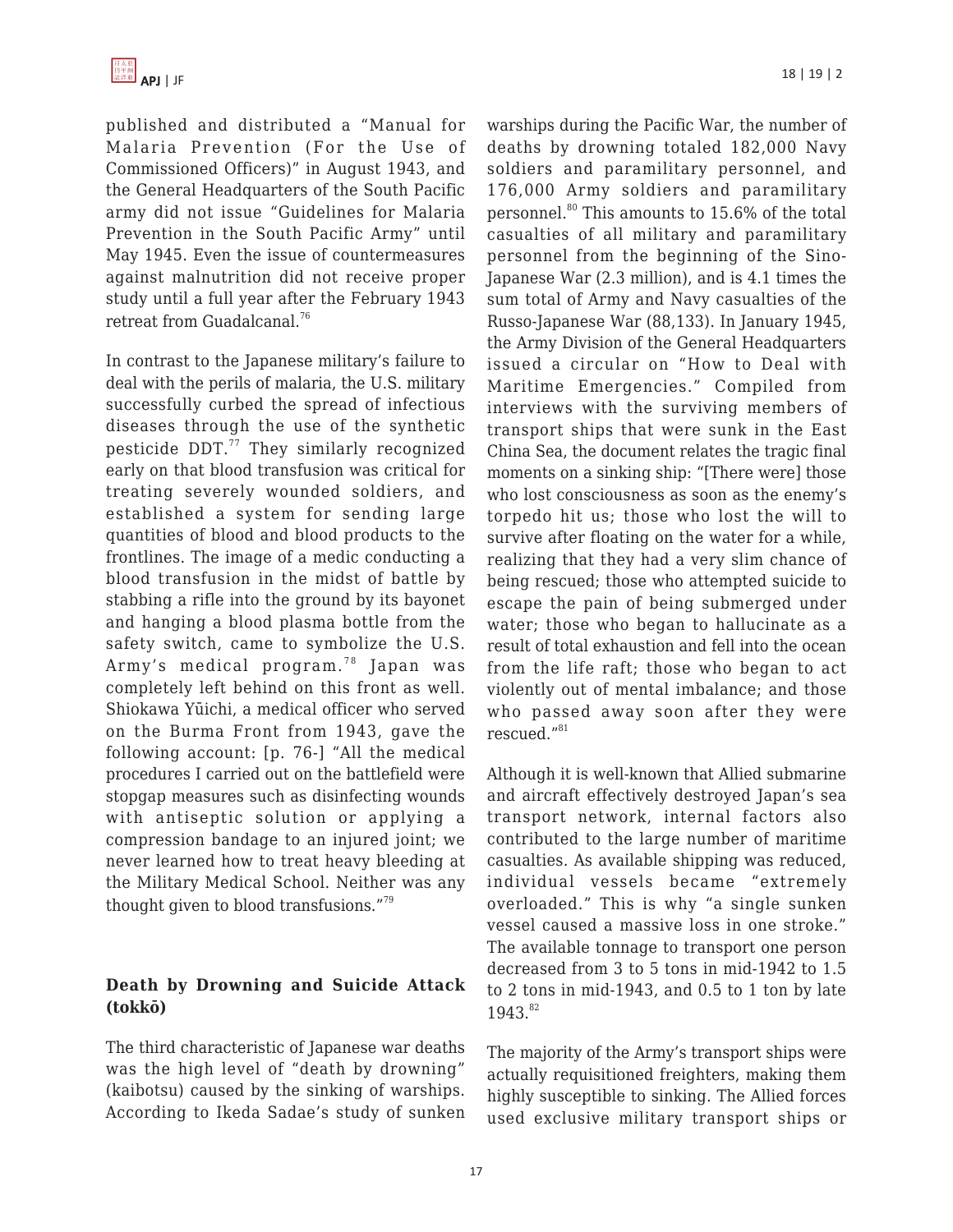requisitioned passenger boats to transport troops, and a certain level of livability was taken into account. In contrast, Japanese transport ships were hastily modified freight vessels that used the main hold as the troops' living quarters; soldiers slept in bunk beds, many of which were arranged in triple bunks called "silkworm shelves" (kaiko-dana). The only way to the deck—also the only emergency exit—consisted of a makeshift wooden staircase built at an extremely steep angle. Packing so many soldiers into such a confined space virtually guaranteed that many of them would not be able to make it out in the event of a torpedo attack, meaning that sinkings inevitably resulted in high casualties. $83$ According to Ōuchi, when listing the sunken transport vessels in the Pacific War in order of their death figures, the top thirty incidents account for 69,140 deaths. This alone would be roughly equivalent to the total number of Army deaths in the Russo-Japanese War.

The fourth characteristic of Japanese war deaths was the emergence of an extraordinary new type of death: tokkō. Tokkō [a shortened form of the Japanese term for "special attack"] refers to suicide attacks carried out by combat pilots crashing their planes directly into enemy warships. The first Kamikaze Tokkō Squadron was organized and launched by the Navy in October 1944 on the Philippines front, followed by the Army's Banda and Fugaku Squadrons in November of the same year. Both the Navy and Army launched tokkō attacks in subsequent months, peaking during the Battle of Okinawa in March 1945. Tokkō attacks resulted in approximately 4,000 deaths. There were also marine tokkō by motorboats called "Shin'yō," as well as underwater tokkō by manned torpedoes called "Kaiten."

As the war situation worsened, the "tokkō spirit" was forced upon soldiers and officers. In September 1944, the Chief of the General Staff gave the following instructions to Yamashita Tomoyuki, Commander of the 14th Army Group as he was sent to the Philippines front, in a document titled "Strategies for a Certain Victory."<sup>84</sup> [p. 78-]

Against an enemy who now clearly has the upper hand, we will not be able to win using only ordinary methods. We must therefore break away from our conventional, lukewarm mindset and fully demonstrate our imperial army's unique spirit of sacrifice for the nation. We must go forward in air, water, and on land, carrying the battle to the enemy and finding a way out of a fatal situation, using [suicide attacks] (tai-atari) to take down their warships and tanks, one by one. This is the method that will lead us to certain victory and strike terror into the enemy's heart.

When the Army and Navy formulated their first joint plan of operations in January 1945 ("General Outlines of the Imperial Army and Navy Plan of Operations") in anticipation of a decisive battle on the mainland, they made "surprise raids and tokkō attacks" an important element of the strategy. $85$  They had, it seems, run out of other options by this point.

I have thus far examined the different aspects of war death in some detail. It is worth noting before proceeding that commissioned and noncommissioned officers had a lower death rate than soldiers. Although it is difficult to prove this due to a lack of statistics that categorize war casualties according to rank, the first scholar to take up this issue was Fujiwara Akira.<sup>86</sup> Discussing the Japanese garrison on Woleai Atoll—known in Japan as Mereyon Island—which had fallen behind enemy lines and was cut off from supplies, Fujiwara argued that there was an "undeniable correlation between the order of starvation and the individual's rank" (Table 2). Sure enough, the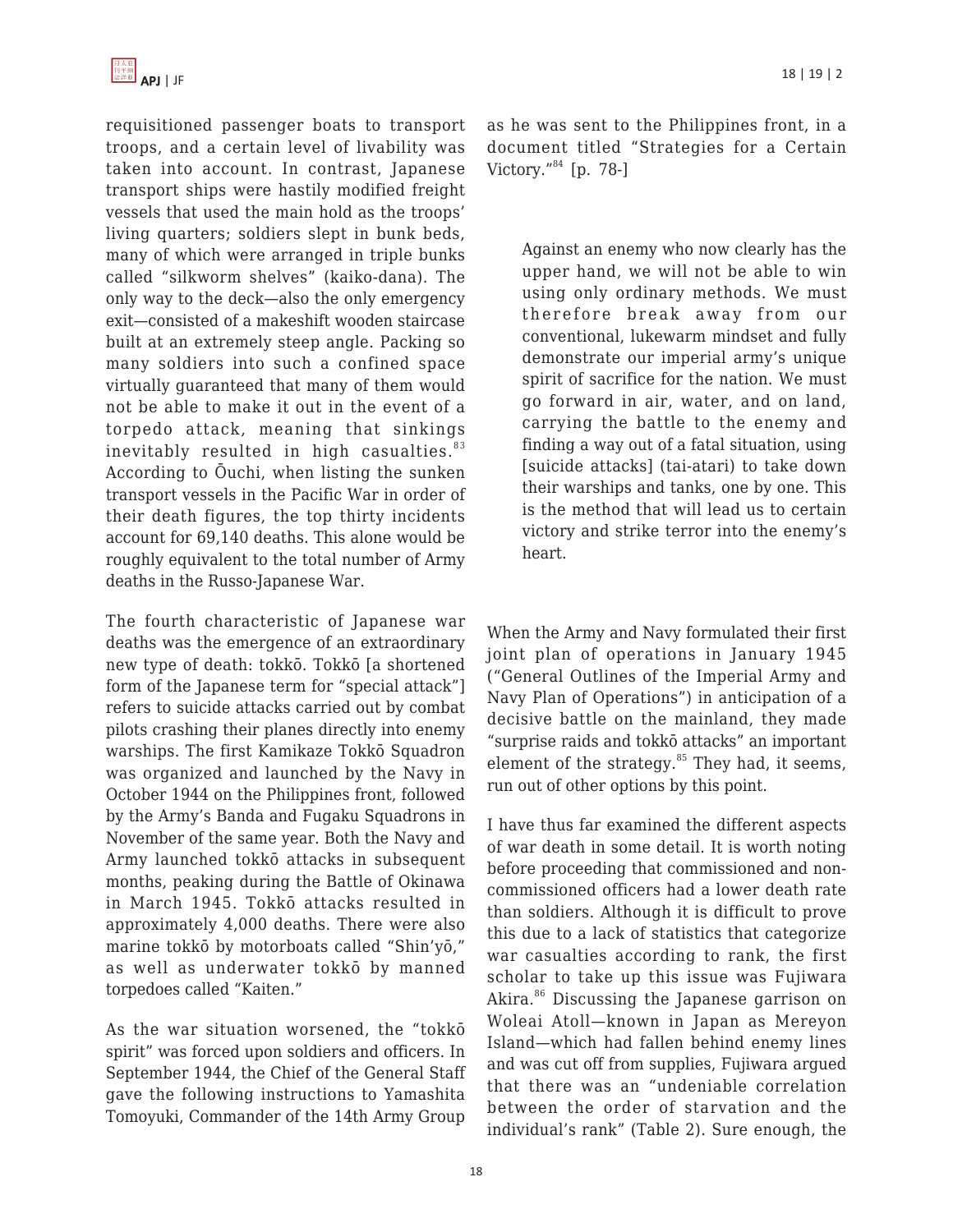lower the rank the higher the death rate, with ordinary soldiers having a death rate as high as 82 percent.

|                 |  | Table 2. Casualty Rates in the Woleai Atoll |  |  |  |  |  |
|-----------------|--|---------------------------------------------|--|--|--|--|--|
| <b>Garrison</b> |  |                                             |  |  |  |  |  |

| Category             |                    | Combat<br>death | Death<br>by<br>disease $(\%)$ | Total<br>deaths | Survivors<br>(%) |
|----------------------|--------------------|-----------------|-------------------------------|-----------------|------------------|
|                      | Officer            | 5               | 57                            | 62<br>(33)      | 126 (67)         |
| Imperial NCO<br>Army | Warrant<br>officer |                 | 8                             | 9(23)           | 30 (77)          |
|                      |                    | 19              | 311                           | 330<br>(64)     | 185 (36)         |
|                      | Soldier            | 107             | 1,911                         | 2,018<br>(82)   | 445 (18)         |
|                      | Subtotal 132       |                 | 2,287                         | 2,419<br>(75)   | 786 (25)         |
| Imperial Navy        |                    | 175             | 2,206                         | 2,381<br>(74)   | 840 (26)         |
| Total                |                    | 307             | 4,493                         | 4,800<br>(75)   | 1,626<br>(25)    |

Writer Sawachi Hisae has also focused on this issue, analyzing the case of the 59th Infantry Regiment, about which we have detailed personnel records: 4 deaths among commissioned officers (0.56% of the total), 41 deaths for non-commissioned officers (5.76%), and 667 deaths for soldiers  $(93.68\%)$ .<sup>87</sup> This regiment suffered heavy casualties from disease and starvation while defending Palau due to compromised supply lines. Given the makeup of military personnel in the Army in 1943—4.6% commissioned officers, 13.7% noncommissioned officers, and 81.7% soldiers—the lower death rate for officers and higher rate for soldiers is striking.<sup>88</sup>

## **4. The Frontline and the Home Front**

## **Troop Morale**

Soldiers on the frontlines constantly reminisced about home while fighting, motivated at least partly by concern for the families they left behind. Safeguarding the livelihood of family members on the home front was thus important to prevent the deterioration of troop morale. State initiatives to ensure this took the form of social welfare from the Military Relief Act (gunji fujo hō), enacted in July 1937, and military support organizations such as the Shōbukai, as well as stipends or allowances paid by the companies at which soldiers were employed before being conscripted. National expenditure did not completely cover the livelihood of the families left behind, and not all former workplaces provided stipends to conscripts' families. However, the government placed a much higher priority on military relief when compared to the Russo-Japanese War. Scholarship on the principles and practices of such military relief efforts has greatly expanded in recent years. One representative work can be found in Gunshi Jun's 2004 book, Gunji engo no sekai (The World of Military Relief).<sup>89</sup>

Soldiers were also preoccupied with the "chastity" of their wives. According to a 1939 report published in a Justice Ministry publication, not only had there been a "gradual increase in such objectionable and deplorable acts as adultery and elopement among the wives of soldiers at the front," but also "not a few acts of sexual aggression such as molestation and sexual assault by unscrupulous men."<sup>90</sup> With regard to the perspective of the wives of soldiers at the front or war widows, vivid testimony is provided in Kikuchi Keiichi and Ōmura Ryō's 1964 work, Ano hito wa kaette konakatta (He Did Not Come Back).<sup>91</sup>

Given the effect that such issues might have on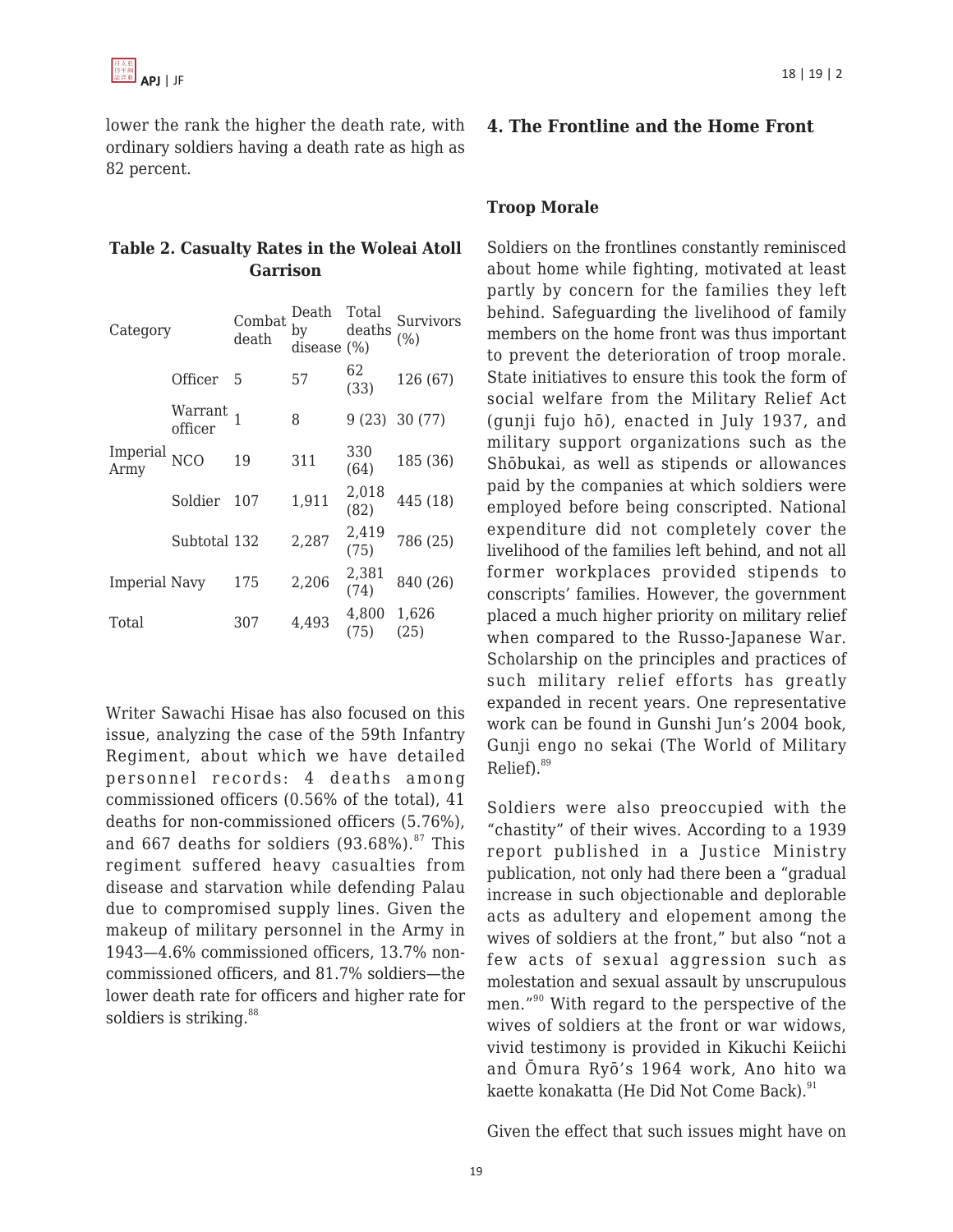troop morale, the state felt the need to intervene. For example, even though adultery was a crime that could only be applied to women in prewar Japan, "the government started to punish men [who committed such acts] by charging them with breaking and entering." As a result, the number of men arrested for breaking and entering grew noticeably during the war. $92$ 

Major Horiguchi Masao of the Kenpeitai [military police] also commented on the impact of home affairs on troop morale, stating that "[soldiers] are always concerned about the home front, especially news about their family…since one of the most frequently mentioned issues is the chastity of one's wife and the treatment of family members left behind, we must be careful how to counsel them, as this will profoundly affect their morale."<sup>93</sup>

A problem that further vexed soldiers was the livelihood of wives and children in the event of their death; many were particularly concerned with the one-time benefits and pensions paid to bereaved families. For example, since the civil code strongly privileged the (male) head of the household, there were cases in which the father of the war dead tried to abuse the system and take away the rights to welfare benefits from the wife by forcing her into a divorce. Another major problem was that common-law wives did not have the right to receive such benefits.

Fujii Tadatoshi, who analyzed the wills of war dead, points out that "many of the wills specified to their parents, who in many cases held the relevant rights, that the one-time benefits, insurance, and pension [that would arise in the event of death] should go to his wife."<sup>94</sup> As mentioned in the aforementioned 1939 report, the soldiers' "first priority was to guarantee the livelihood of one's wife and children," and the second priority was to "secure a stable retirement for their parents."

The life insurance cases examined by Fujii require additional explanation. At the time of the Russo-Japanese War, various stipulations existed with regard to the payment of insurance benefits, ranging from "the charging of special insurance fees and the reduction of the benefits, to the non-payment of the promised money." The total number of cases that actually paid out death benefits during this war among all life insurance policies totalled only  $2,462.^{95}$  Once the Sino-Japanese War began, however, life insurance companies faced pressure from the armed forces to unconditionally provide benefits to the families of war dead. Furthermore, they were required to provide a maximum insurance payout of 2,000 yen if the individual signed a new contract. Furthermore, from April 1943, following an arrangement among life insurance companies, all war deaths resulted in an automatic payment of insurance benefits. It was thus that life insurance became popularized during the period of total war. The number of contracts for all life insurance firms by the end of 1941 was  $24,225,000.^{96}$ 

So important was this system that the government had no choice but to intervene to help resolve disputes related to one-time benefits and pensions. In May 1938, the state strengthened its relief administration by establishing military relief consultation centers in each municipality to deal with all issues related to war-bereaved families. The centers were run by committees consisting of officials, assembly members, and special members. One of their primary duties was the "resolution of disputes regarding the payment of benefits and pensions or household registration involving bereaved family members." In January 1941, the military protection bureau (gunji hogo-in) sent out "Guidelines for Dealing with War-Bereaved Families" to each regional governor, recommending the placement of a "woman consultant who could provide earnest advice to bereaved families" under the auspices of the municipal home front contribution society.<sup>97</sup>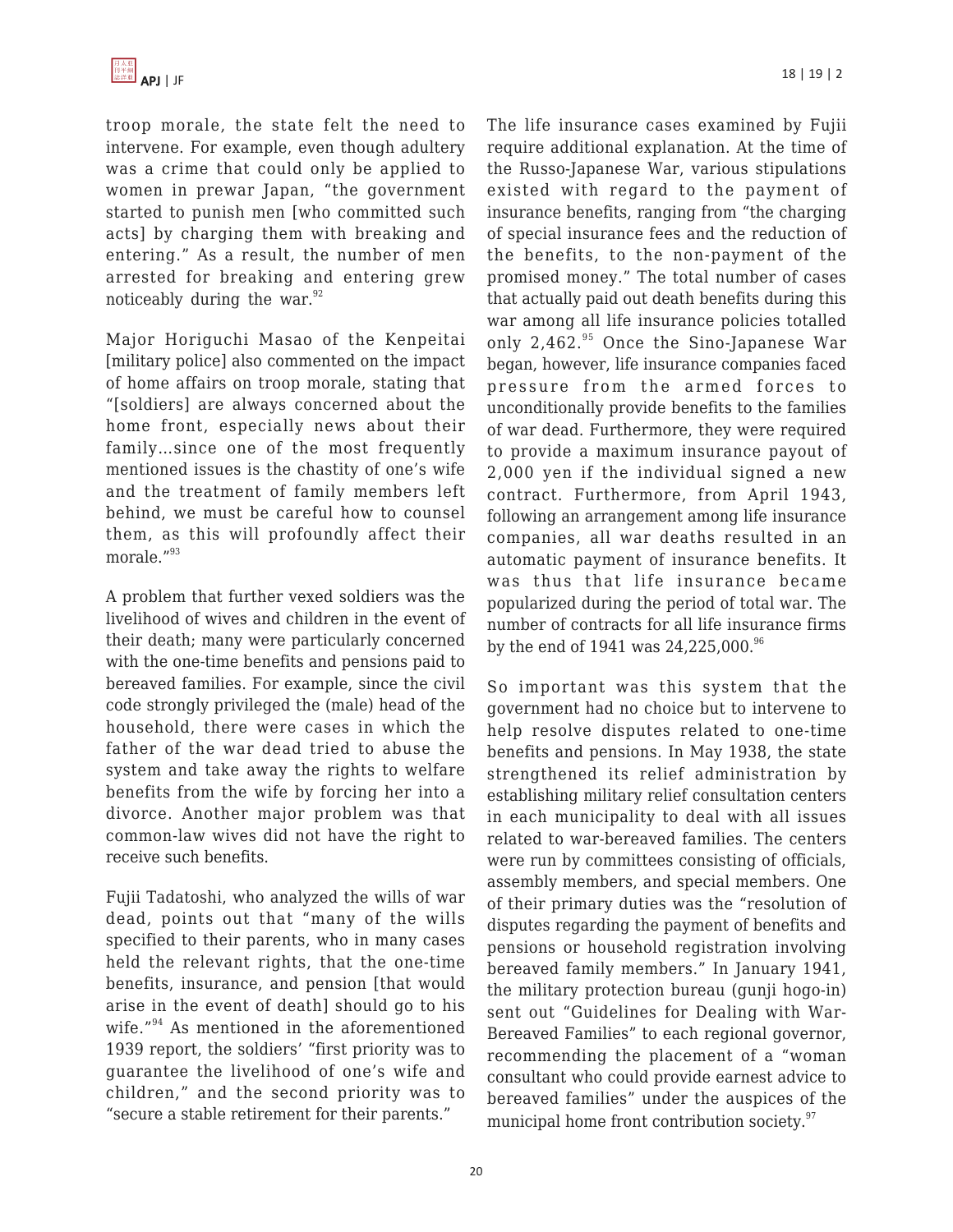In 1939, the government passed the Personal Arbitration Act to resolve the increasing number of disputes over welfare pensions, and the 1940 revision of the Pension Act recognized the right to welfare benefits for common-law wives and children born out of wedlock—as long as they took measures to acquire legal status. In 1941, court approval became necessary for the removal of a name from the family register, thereby placing restrictions on the abuse of the rights of household heads. $98$ The government and military generally took a position supportive of the conscripted soldier's wife out of concern for the troops' morale. As a result, some have argued that this was partially responsible for the dismantling of the "household system" (ie). $99$ 

It is noteworthy that in the case of bereaved families, the military on occasion got involved directly. According to a 1976 history of the Kenpeitai, the military police was forced to deal with cases including "a divorce crisis resulting from complications in the relationship between a soldier's wife and her mother-in-law," "the issue of whether a war widow should remarry with one of the deceased soldier's brothers," "a dispute over divorcing a war widow," and "problems related to the payment of pensions to the bereaved family."<sup>100</sup> The author observes that "it was inevitable that the military police were forced to arbitrate from a position sympathetic to the wife's interest" in cases of one-time benefits and pensions, and that the wartime military police performed the function of an "ad hoc family court."

The government also used censorship to keep home front troubles from reaching the attention of frontline soldiers. According to the official bulletin of the Books Division of the Home Ministry's Police Affairs Bureau [the department responsible for prewar censorship], all newspaper articles and publications concerning destitution on the Home Islands, sexual violation of wives of soldiers at the front, or domestic disputes involving home front families, were either banned or redacted. This censorship was so severe that in January 1938, the novel Richigi mono by Satō Haruo featuring a protagonist who develops romantic feelings toward the wife of a soldier at the front, was banned from publication. Anticipating that the war would be protracted, the government issued a notice in July 1938 called "Guidelines for Newspapers," which ordered publishers to "be careful of any topics that deal with the destitution of bereaved families, suicide, and scandals, as these have the potential to cause anxiety among soldiers at the front."<sup>101</sup>

## **The Issue of the Remains of the War Dead**

Another problem arose with the increasing number of war dead: bereaved families' dissatisfaction concerning the sending home of their loved ones' remains. Japanese funerary rites are carried out in the presence of the remains of the deceased, to which attendees pay respects.<sup>102</sup> In the prewar period, since it was impossible for the bodies of soldiers who died in remote combat zones to be sent back, it became customary for their ashes to be returned. With the intensification of combat, however, the military could not afford to properly cremate each body, and it became common for soldiers to cut off their fallen comrades' wrist or little finger in the midst of battle and send it home, cremated, after combat. This inevitably led to the sense on the part of the bereaved families that the remains of their loved ones were being handled with less consideration. This malaise was exacerbated by the fact that it took longer for the families to receive the remains after getting the official death notifications. A 1940 article in a publication by Kaikōsha, a club for Imperial Army officers, alluded to great unease concerning the treatment of the combat dead:

From the perspective of a bereaved family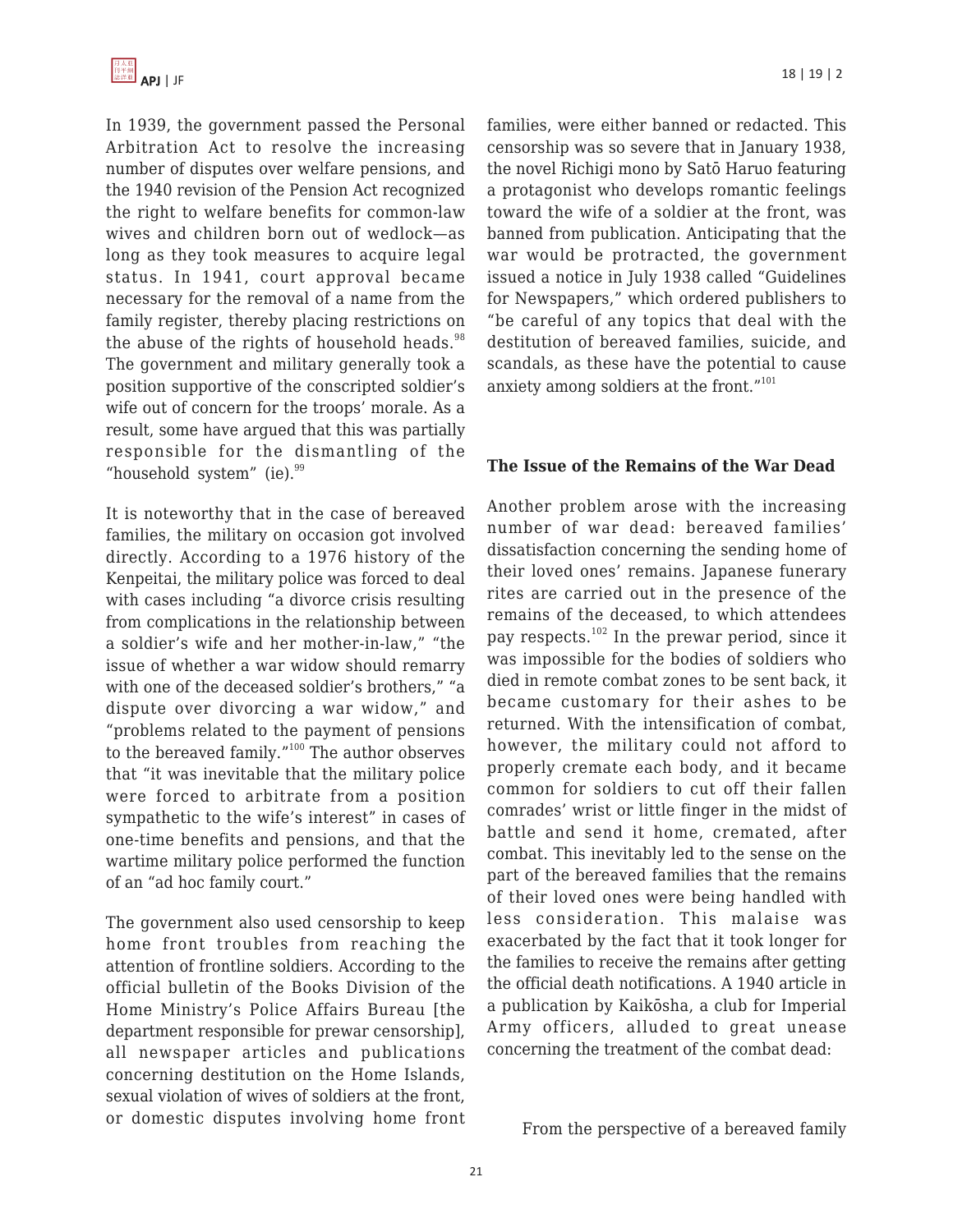member, it goes without saying that soldiers' remains are irreplaceable, and it is understandable for them to be concerned about the remains of their loved ones. However, one must also say that it reflects poorly on them to fixate on the issue of remains after their sons have gone off to war [knowing that they may not come back alive]; the reality of the battlefield is harsh, but that is the reality, so we must promote more understanding and awareness on the part of family members. There are also those who are dissatisfied with the handling of war dead remains or delay in sending them home, but the former is a groundless rumor that must be dispelled, and the latter is a problem that must be solved by increasing awareness of the realities of the battlefield. <sup>103</sup>

The military tried to address the issue by having soldiers prepare a lock of hair (ihatsu) in advance that could be used in lieu of bone remains (ikotsu). According to the "Notice Regarding the Additional Requirements of Troop Handbooks" issued in June 1939 by the Imperial Reservist Association, the military had mandated inclusion of an addendum in the Troop Handbooks (guntai techō) distributed to all reservists.<sup>104</sup> The addendum instructed all conscripts to prepare a will in advance, and to "wrap up a lock of hair, a tooth, and a fingernail in paper and place it in your backpack." It further warned, "these items will be subject to strict examination at the yearly inspection muster of reservists (kan'etsu tenko)," illustrating the importance the military attached to these mementos. The preparation of a will was likely meant to deal with the aforementioned issue of family disputes over welfare benefits.<sup>105</sup>

The situation regarding the remains of those killed in action took a turn for the worse following the outbreak of the Pacific War in December 1941. According to Niigata prefectural records, for example, it was so difficult to collect the remains after the Battle of Guadalcanal that "sand from the beaches of the island was taken home to be used in place of their remains." When they could not even find something of this nature, locks of hair stored with the reserve troops were placed in the remains container (ikotsu bako) and sent to the family. If all else failed, the military simply sent home a remains container with a wooden memorial tablet (reiji/ihai) inside. $106$  As Ichinose Toshiya demonstrated clearly in his 2005 social history of the home front, in many cases the state could no longer guarantee traditional death ritual conventions.<sup>107</sup> According to a 1997 report published by the Health and Welfare Ministry, the remains of only half of the 2.4 million overseas war dead—including civilians and those who died in the Battles of Iwo Jima and Okinawa—ever found their way back home. $108$ 

## **Conclusion**

The tragic realities of war would deeply influence postwar Japanese pacifism. They disrupted the sense of solidarity between officers and soldiers. They also developed into a generalized antipathy toward militarism and war as well as arousing deep-seated suspicion of the self-serving claims of the state. The consciousness of postwar Japanese was, in short, rooted in antiwar sentiment stemming from these traumatic war experiences.

This pacifism, however, would face challenges from two different directions. First was the issue of war responsibility that resurfaced in the late 1980s. Following the end of the Cold War, people of various Asian countries started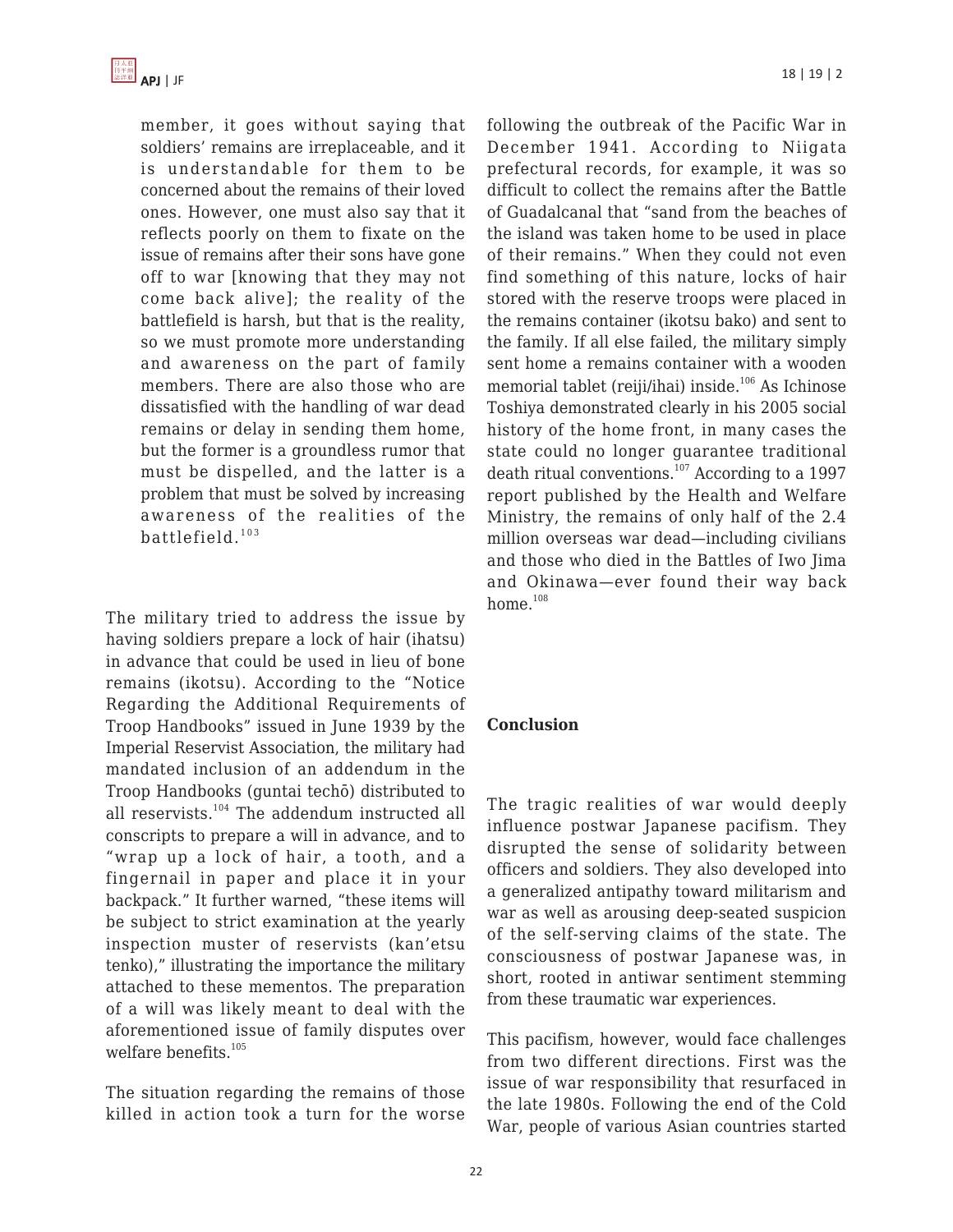

to denounce Japan for its wartime conduct. As a result, attitudes of Japanese people, based on their self-identification as victims of war, began to show signs of vulnerability. Second was the fact that the generation that had experienced war became a clear minority within Japanese society around the turn of the twenty-first century. The peace consciousness that had been bolstered by war experience could no longer be sustained by direct experience in war by the majority.<sup>109</sup>

The writing of this article was in many ways inspired by this transition. The reason why I emphasized the "study of the realities of death" was that, as part of a generation that has not experienced war, I wanted to reconstruct the harsh realities of the battlefield in my own way. Another reason was my desire to understand the "difficult deaths" faced by Japanese soldiers—a topic emphasized in Oda Makoto's 1991 work—as a prerequisite to approaching the multilayered question of "victimhood" (higai) and "aggression" (kagai) [with regard to the Japanese war experience toward Asial.<sup>110</sup>

Having finished writing, however, I am struck by the many inadequacies of this approach. I am especially aware that I may have focused too much on the extreme conditions on the battlefield. In his study of battlefield memories, Tomiyama Ichirō has argued that "the battlefield is neither an abnormality nor a madness detached from our daily lives; rather, the mundane activities of everyday life prepare the conditions of the battlefield."111 It is true that I should perhaps have placed greater emphasis on the relationship between normality (nichijō-sei) and abnormality (hinichijō-sei). Even on the battlefield, there is neither constant combat nor perpetration of war crimes. The backlash from former soldiers toward the "comfort women" controversy, for example, probably stems from the fact that what had been experienced as a normal part of life at the front was now being criticized as a war crime. I would like to continue thinking about the meaning of this issue in the future.

**Acknowledgments**: I would like to thank my doctoral advisor Daniel Botsman for the opportunity to undertake this translation as his research assistant in 2018-2019, as well as for his insightful comments on earlier drafts. I am grateful to Mark Selden for proposing the idea of the translator's preface and improving the overall manuscript significantly with his thoughtful criticism and feedback. I am also indebted to Subo Wijeyeratne for his proofreading expertise. Finally, I wish to express sincere thanks to Professor Yoshida for his continuous guidance on matters related to wartime history, a generosity he has extended ever since my time as a Japan Foundation Fellow at Hitotsubashi University in 2015-2016, and to Iwanami Shoten for granting permission to publish the translation in this format. Throughout the text, annotations added by the translator are marked by my initials (BT).

**Bo Tao** (Ph.D. 2019, Yale University) is a Visiting Fellow at Waseda University. His research focuses on state-religion relations in modern Japan, transpacific encounters, and the history of Christianity in East Asia. He is currently working on a book manuscript about the Japanese Christian leader Kagawa Toyohiko (1888-1960). Contact him at [taobo123@gmail.com](https://apjjf.org/mailto:taobo123@gmail.com)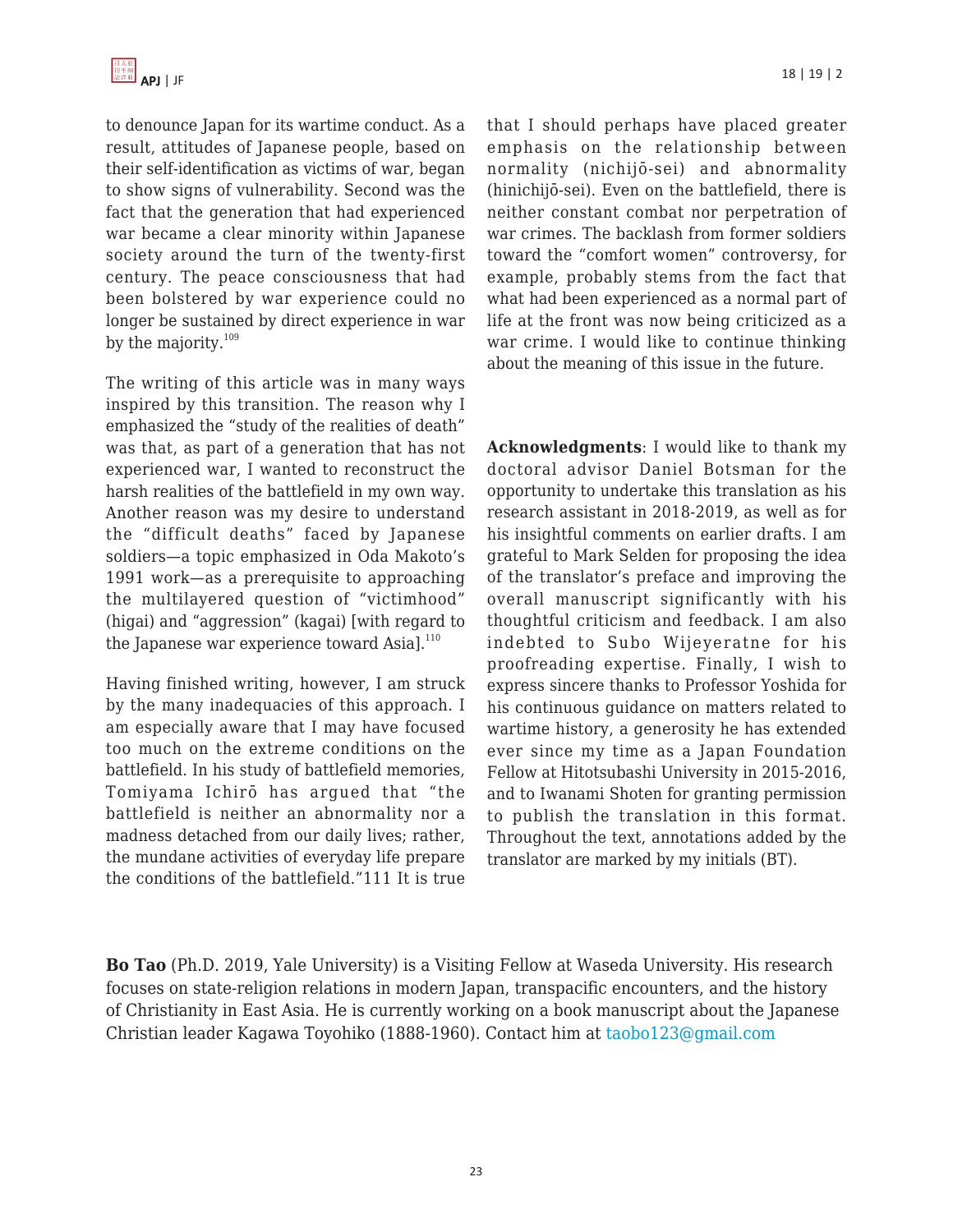

# **Notes**

1 Yoshida Yutaka, "Ajia-Taiheiyō sensō no senjō to heishi," in *Senjō No Shosō*: *Iwanami Kōza Ajia-Taiheiyō Sensō 5* (Tokyo: Iwanami Shoten, 2006), 59-86. Since his retirement from Hitotsubashi University in March 2020, Professor Yoshida has become the director of [The](https://tokyo-sensai.net/) [Center of the Tokyo Raids and War Damage.](https://tokyo-sensai.net/)

2 Yoshida Yutaka, *Nihongun heishi: Ajia-Taiheiyō sensō no genjitsu* (Tokyo: Chūō Kōron Shinsha, 2017).

3 "Sensō he no ikari, kenkyū genten," *Asahi Shinbun*, 2 February 2020.

 $^4$  *Biruma no tategoto w*as nominated for the Academy Award for Best Foreign Language Film of 1956. Ichikawa later remade the movie in color with a new cast in 1985.

 $^5$  Although the 1950s did see the publication of a few books on the Asia-Pacific War, they were primarily eyewitness accounts written by former military officers. See Takagi Sōkichi, *Taiheiyō kaisenshi* (Tokyo: Iwanami Shoten, 1949); Hayashi Saburō, *Taiheiyō sensō rikusen gaishi* (Tokyo: Iwanami Shoten, 1951); Hattori Takushirō. *Daitōa sensō zenshi (Tokyo: Masu Shobō, 1953), vols. 1-4.*

 $^6$  This account of the development of postwar Japanese historiography on military history draws heavily on a guest lecture given by Yoshida at the Institute of Politics and Economy (*Seiji keizai kenkyūjo*) in September 2019. Yoshida Yutaka, "Sengo rekishigaku to gunjishi kenkyū: 'Nihongun heishi' o tegakari ni shite," presentation notes, 20 September 2019. I have supplemented this with Fujiwara Akira, *Tennō no guntai to Nicchū sensō* (Tokyo: Ōtsuki Shoten, 2006).

7 Bōeichō bōeikenkyūsho senshi shitsu ed., *Senshi sōsho*, 102 vols. (Tokyo: Chōun Shinbunsha, 1966-1980); Toga Hiroshi, "Zen 102-kan kanketsu no ji," *Daitōa (Taiheiyō) sensō senshi sōsho furoku* 102 (1980), 1-2.

 $8$  Other characteristics of the work produced by the Center for Military History, originally known as the Office for War History (*senshi shitsu*), include its willingness to defend the decisions and actions taken by the prewar Japanese leadership, its bias toward central command, and the reproduction of institutional rivalries between the Imperial Army and Imperial Navy, owing to the initially large number of ex-Army officers within its ranks. Fujiwara, *Tennō no guntai to Nicchū sensō*, 230; Yoshida, "Sengo rekishigaku to gunjishi kenkyū," 2.

<sup>9</sup> One notable exception, as referenced by Yoshida in his introductory paragraph, is Kuroha Kiyotaka's article published in the August 1971 issue of the journal *Shisō*. Kuroha based his analysis on a combination of statistical data and poems written by servicemen describing their battlefield encounters.

<sup>10</sup> Fujiwara Akira, *Gunjishi* (Tokyo: Tōyō Keizai Shinpōsha, 1961).

<sup>11</sup> Hata Ikuhiko, *Nitchū sensōshi* (Tokyo: Kawade Shobō Shinsha, 1961); Hata Ikuhiko, *Gun fashizumu undōshi: 3-gatsu jiken kara 2.26 go made* (Tokyo: Kawade Shobō Shinsha, 1962).

<sup>12</sup> Ienaga Saburō, *Taiheiyō sensō* (Tokyo: Iwanami Shoten, 1968). An English translation by Frank Baldwin is Ienaga Saburō, *The Pacific War: World War II and the Japanese, 1931-1945*, (New York: Pantheon Books, 1978). Yoshida points out that Ienaga's work is limited to using the experience of ordinary soldiers to underline the Japanese military's undemocratic and anti-rational tendencies. Yoshida, "Sengo rekishigaku to gunjishi kenkyū," 2.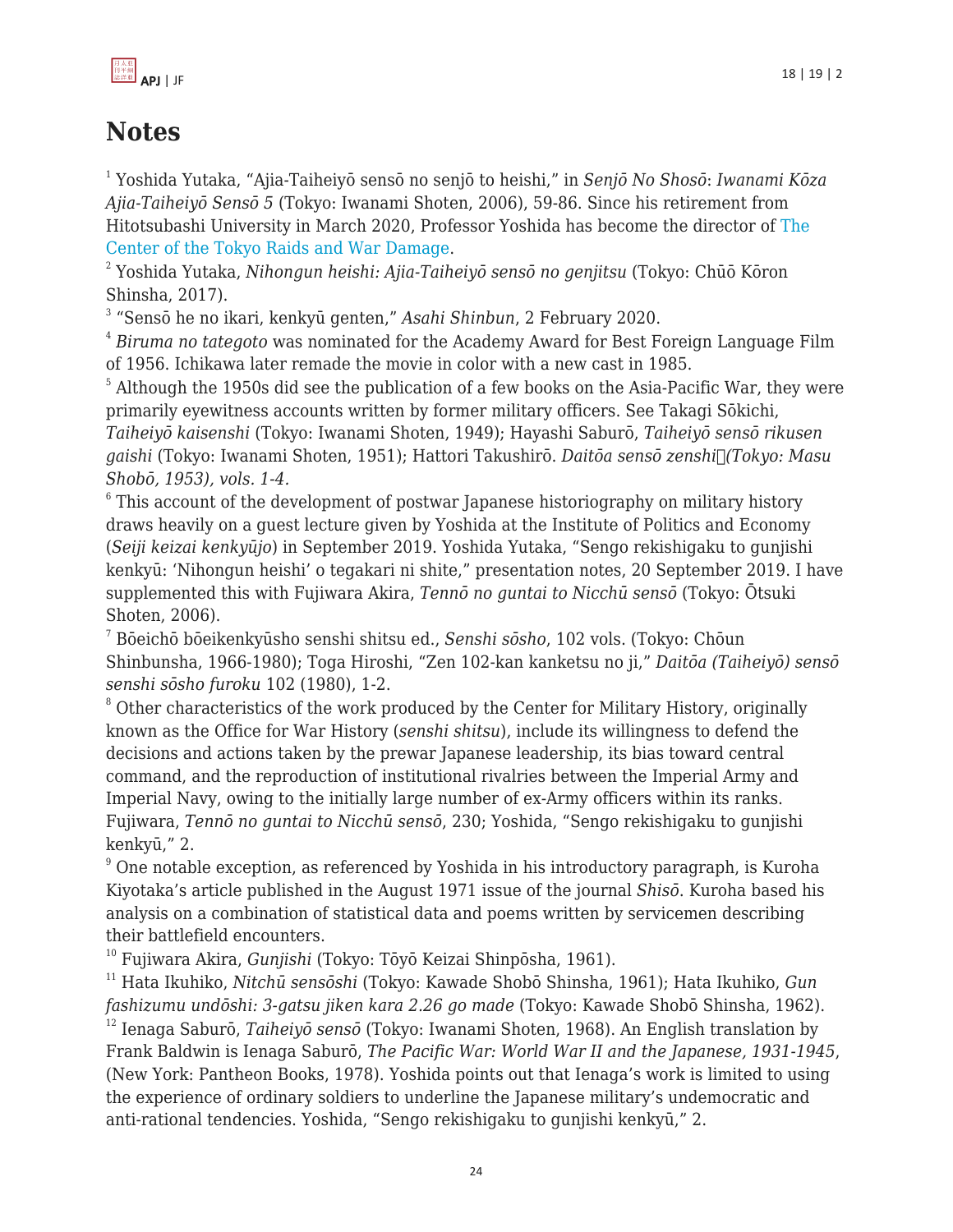<sup>13</sup> Ōe Shinobu, *Nichi-Ro sensō no gunjishiteki kenkyū* (Tokyo: Iwanami Shoten, 1976).

<sup>14</sup> Yoshida, email communication to translator, 11 May 2020.

<sup>15</sup> Yoshida Yutaka, *Tennō no guntai to Nankin jiken: mō hitotsu no Nitchū sensō shi* (Tokyo: Aoki Shoten, 1998); Yoshida Yutaka, *Nihon no guntai: heishi tachi no kindaishi* (Tokyo: Iwanami Shoten, 2002).

<sup>16</sup> Yoshimi Yoshiaki, *Grassroots Fascism: The War Experience of the Japanese People*, trans. Ethan Mark (New York: Columbia University Press, 2015). The original is Yoshimi Yoshiaki, *Kusa no ne no fashizumu: Nihon minshū no sensō taiken* (Tokyo: Tokyo Daigaku Shuppankai, 1987).

<sup>17</sup> Haruko Taya Cook and Theodore F. Cook, *Japan at War: An Oral History* (New York: The New Press, 1992; reprinted 2008). For a collection of translations of private diaries, see Samuel Hideo Yamashita, *Leaves from an Autumn of Emergencies: Selections from the Wartime Diaries of Ordinary Japanese* (Honolulu: University of Hawai'i Press, 2005). Yamashita followed this book up with *Daily Life in Wartime Japan, 1940-1945* (Lawrence: University Press of Kansas, 2015), which attempted to construct a "history of everyday life" (*Alltagsgeschichte*) in wartime Japan using published diaries, letters, and memoirs. Through these works, Yamashita has allowed us to hear the forgotten voices of ordinary Japanese on the home front.

<sup>18</sup> Kenneth J. Ruoff, *Imperial Japan at Its Zenith: The Wartime Celebration of the Empire's 2,600th Anniversary* (Ithaca, N.Y.: Cornell University Press, 2010).

<sup>19</sup> Benjamin Uchiyama, *Japan's Carnival War: Mass Culture on the Home Front, 1937-1945* (Cambridge, U.K.: Cambridge University Press, 2019).

 $20$  As noted by Uchiyama, the kamikaze—known officially as the "special attack force" (*tokkōtai*)—represent one of the few areas concerning Japanese soldiers about which there is a sizable body of English-language scholarship. Some examples include Ivan Morris, *The Nobility of Failure: Tragic Heroes in the History of Japan* (New York: Holt, Rinehart and Winston, 1975); Emiko Ohnuki-Tierney, *Kamikaze, Cherry Blossoms, and Nationalism: The Militarization of Aesthetics in Japanese History* (Chicago: University of Chicago Press, 2002); M. G. Sheftall, *Blossoms in the Wind: Human Legacies of the Kamikaze* (New York: NAL Caliber, 2005); Emiko Ohnuki-Tierney, *Kamikaze Diaries: Reflections of Japanese Student Soldiers* (Chicago: University of Chicago Press, 2006), and chapter 6 of Yamashita, *Daily Life in Wartime Japan, 1940-1945*. See also Uchiyama, *Japan's Carnival War*, 204-207.

<sup>21</sup> James R. Brandon, *Kabuki's Forgotten War: 1931-1945* (Honolulu: University of Hawai'i Press, 2009); Sharalyn Orbaugh, *Propaganda Performed: Kamishibai in Japan's Fifteen Year War* (Leiden: Brill, 2015).

<sup>22</sup> Sabine Frühstück, *Playing War: Children and the Paradoxes of Modern Militarism in Japan* (Oakland, California: University of California Press, 2017). Frühstück's book is not limited to the Asia-Pacific War and examines the series of modern wars beginning with the Sino-Japanese War of 1894-95.

 $^{23}$  While the book-length study is yet to be published, a concise summary of the project can be found in Sheldon Garon, "Transnational History and Japan's 'Comparative Advantage,'" *The Journal of Japanese Studies* 43, no. 1 (February 1, 2017): 65–92.

 $24$  For an example of a recent dissertation that examines the wartime cooperation of Japanese Christian groups, see Bo Tao, "Imperial Pacifism: Kagawa Toyohiko and Christianity in the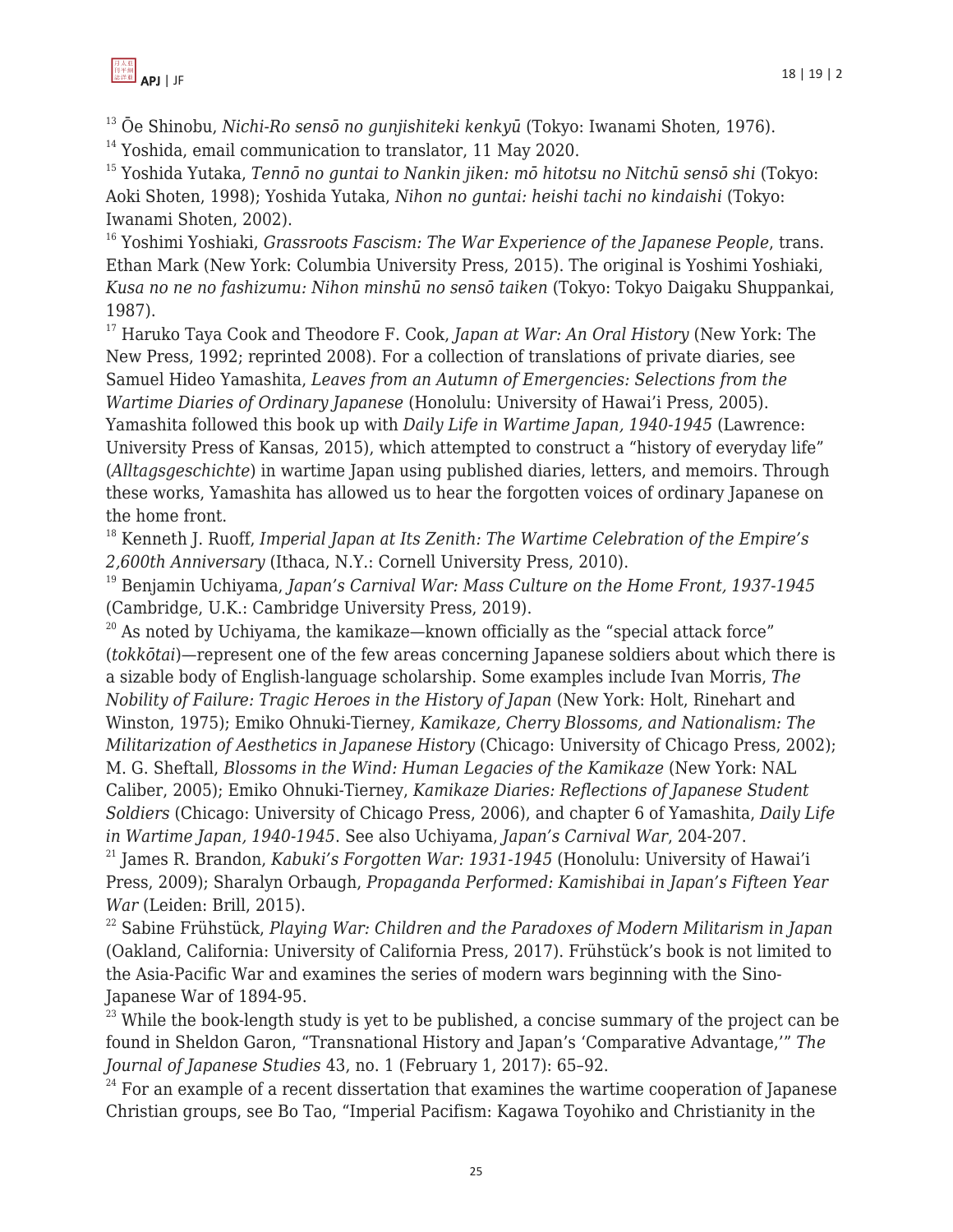

Asia-Pacific War" (Ph.D. diss., Yale University, 2020). Japanese Christians, who were particularly vulnerable to charges of "unpatriotic" conduct due to their adherence to a foreign religion, strove to prove their loyalty to the nation by staging wartime rallies, writing patriotic hymns, and organizing donation drives to help fund military aircraft.

<sup>25</sup> Takashi Fujitani, *Race for Empire: Koreans as Japanese and Japanese as Americans during World War II* (Berkeley: University of California Press, 2011).

<sup>26</sup> Jeremy A. Yellen, *The Greater East Asia Co-Prosperity Sphere: When Total Empire Met Total War* (Ithaca: Cornell University Press, 2019).

 $27$  Fujitani does include the testimony of several Korean prisoners-of-war held captive by Allied troops. Even there, however, his main concern is with interrogating their motives for serving in the Japanese army, and not on their battlefield experiences per se. See Fujtani, *Race for Empire*, 239-298.

<sup>28</sup> Lee K. Pennington, *Casualties of History: Wounded Japanese Servicemen and the Second World War* (Ithaca, New York: Cornell University Press, 2015).

<sup>29</sup> Kuroha Kiyotaka, "15-nen sensō ni okeru senshi no shosō: 'tōkei' to 'uta' to," *Shisō*, August 1971.

<sup>30</sup> Kasahara Tokushi, "Chiansen no shisō to gijutsu," in *Senjō no shosō, Iwanami Kōza Ajia-Taiheiyō Sensō 5* (Tokyo: Iwanami Shoten, 2006), 215-244.

<sup>31</sup> A conscript who had attained a middle school education had the option of applying to become an officer candidate (*kanbu kōhosei*) upon entering the Army. Those who passed the exam had a number of possibilities to serve away from the frontlines. An officer candidate in the accounting department (*keiri bu*), for example, was eligible to become a low-ranking officer dealing primarily with financial accounts. This was a relatively safe post in the Army. This, of course, required one to have obtained a middle school education, which was not the case for around 80 percent of the conscript population—which had little leeway in selecting their place of service. Yoshida, email communication to translator, 19 April 2020. For more on this issue, see Yoshida Yutaka, *Nihon no guntai: heishi tachi no kindaishi* (Tokyo: Iwanami Shoten, 2002). (BT)

<sup>32</sup> Ōe Shinobu, *Shōwa no rekishi 3: Tennō no guntai* (Tokyo: Shōgakukan, 1982). While the need to retain farmers in the countryside was recognized by the state, it became more and more difficult to enforce this policy once the war situation necessitated a greater degree of mobilization. As a result, the remaining sources of labor in villages during the latter stages of the war consisted primarily of women, children, and the elderly. Yoshida, email communication to translator, 19 April 2020. (BT)

 $33$  The intended target of the draft deferment system was industrial and factory workers, and the "laborers" mentioned here did not include farmers. Yoshida, email communication to translator, 19 April 2020. (BT)

<sup>34</sup> Jōestu shishi hensan iinkai, ed., *Jōetsu shi tsushi hen 5* (Jōestu-shi, Niigata: Jōestu-shi, 2004).

 $35$  First and second reserve troops formed the majority of the Japanese military presence in China. This was due to the Japanese Army's prioritization of the Soviet threat, which led them to permanently station active-service divisions at the Russian border. As a result, only "special divisions" (*tokusetsu shidan*) consisting primarily of older reserve soldiers were available for deployment to the China front. Fujiwara Akira, *Tennō no guntai to Nitchū sensō*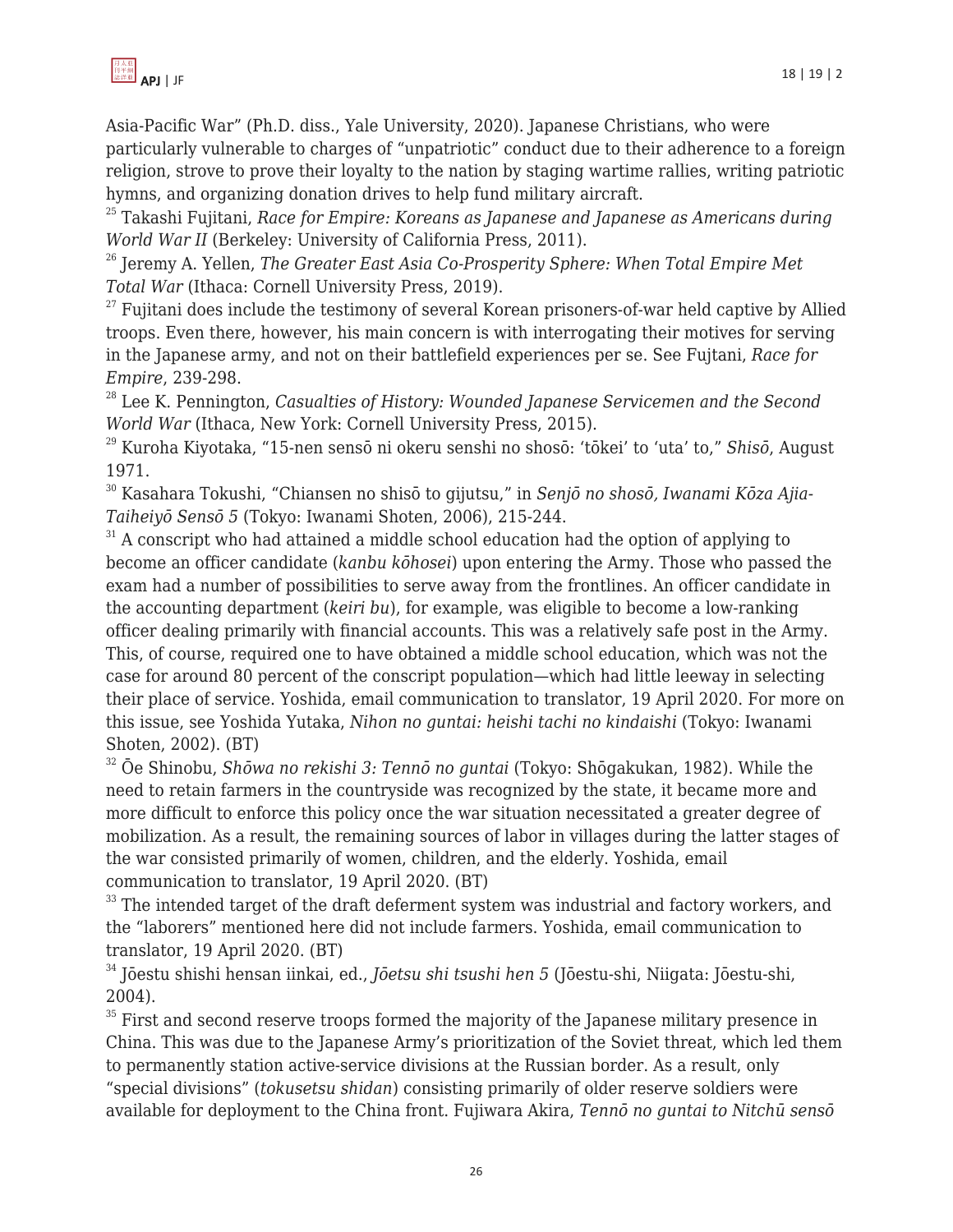(Tokyo: Ōtsuki Shoten, 2006), 15. (BT)

 $36$  First and second reserve troops had previously undergone an intensive two-year regimen as active-service soldiers and looked down on officers called in from the conscript reserve ranks—whom they regarded as inferior because of their lack of proper training—as well as reserve officers and non-commissioned officers who were younger. Being older than the average soldier, many were also married and thus anxious about the family they left back home, inwardly resenting the fact that they had been recalled to duty. Due to this combination of a lack of respect for their immediate superiors and a concern for home front affairs, once the war became protracted and the prospect of an early return dissipated, some older reserve troops turned to acts of violence and atrocity, as well as insubordination toward superior officers. Yoshida, email communication to translator, 19 April 2020; Fujiwara, *Tennō no guntai to Nitchū sensō*, 15. (BT)

<sup>37</sup> Yoshida Yutaka, *Nihon no guntai: heishi tachi no kindaishi* (Tokyo: Iwanami Shoten, 2002).

<sup>38</sup> Yoshida Yutaka, *Gendai rekishigaku to sensō sekinin* (Tokyo: Aoki Shoten, 1997).

 $39$  Active-service soldiers, who would have been in their early twenties at this point, typically did not have families, and therefore were sent to the front lines to replace older troops who did have families. The same policy was applied to younger soldiers in the conscript reserves. (BT)

<sup>40</sup> Rikugunshō, *Shōwa 10-nen chōhei jimu tekiyō* (Tokyo: Rikugunshō, 1936); Rikugunshō, *Shōwa 16-nen chōhei jimu tekiyō* (Tokyo: Rikugunshō, 1942).

<sup>41</sup> "Kenpei taisaku shiryō tuzuri," Bōeichō Bōei Kenkyūjo Senshibu.

<sup>42</sup> Rikugunshō Heibika ichi-kain, "Chōhei kensa yori mitaru kenpei taisaku no jūyōsei ni tsuite," *Kaikōsha Kiji Tokugō* 824 (1943).

<sup>43</sup> Aoki Masakazu, *Kekkaku no rekishi* (Tokyo: Kōdansha, 2003).

<sup>44</sup> Jōestu shishi hensan iinkai, ed., *Jōetsu shi tsushi hen 5*.

<sup>45</sup> Shimizu Hiroshi, "Guntai to chiteki shōgaisha," *Kikan Sensō Sekinin Kenkyū* (Spring 2003). <sup>46</sup> "Nihon busōgun no kenkō ni kansuru hōkoku," Center for Military History (*Senshibu*), National Institute for Defense Studies.

<sup>47</sup> Rikujō jieitai eisei gakkō, *Eisei senshi: hondo kessen junbi* (Not-for-sale item, 1979).

<sup>48</sup> Manabe Motoyuki, *Aru hi, Akagami ga kite* (Tokyo: Kōjinsha, 1994).

<sup>49</sup> "Kenpei taisakujō yori mitaru kyūyō jōshiki ni tsuite," Koi Dai-5173 Squadron, *Eisei kankei raikan tsuzuri*, vol. 2, Center for Military History, National Institute for Defense Studies.

<sup>50</sup> Nagao Goichi, *Sensō to eiyō* (Tokyo: Nishida Shoten, 1994).

<sup>51</sup> Aoki Kesami, *Kōgunbyō teiyō*, (Not-for-sale item, 1936).

<sup>52</sup> Shichōheishi Kankōkai ed., *Shichōheishi (ge)* (Not-for-sale item, 1979).

<sup>53</sup> Yoshida, *Nihon no guntai*.

<sup>54</sup> Dai 27-shidan eisei gyōmu yōhō," *Daitōa sensō rikugun eiseishi hensan shiryō*, Center for Military History.

<sup>55</sup> Operation Ichi-Gō (*Ichi-gō sakusen*, lit. "Operation Number One"), also known as *tairiku datsū sakusen* ("Continent Crossing Operation"), was a Japanese military campaign on the China front that took place in April-December 1944. It had two main objectives: to capture air bases in southeast China from which American bombers were launching attacks on Japanese shipping and naval assets, and to open a land route from China to French Indochina, which was under Japanese control at the time. The campaign mobilized 500,000 Japanese troops,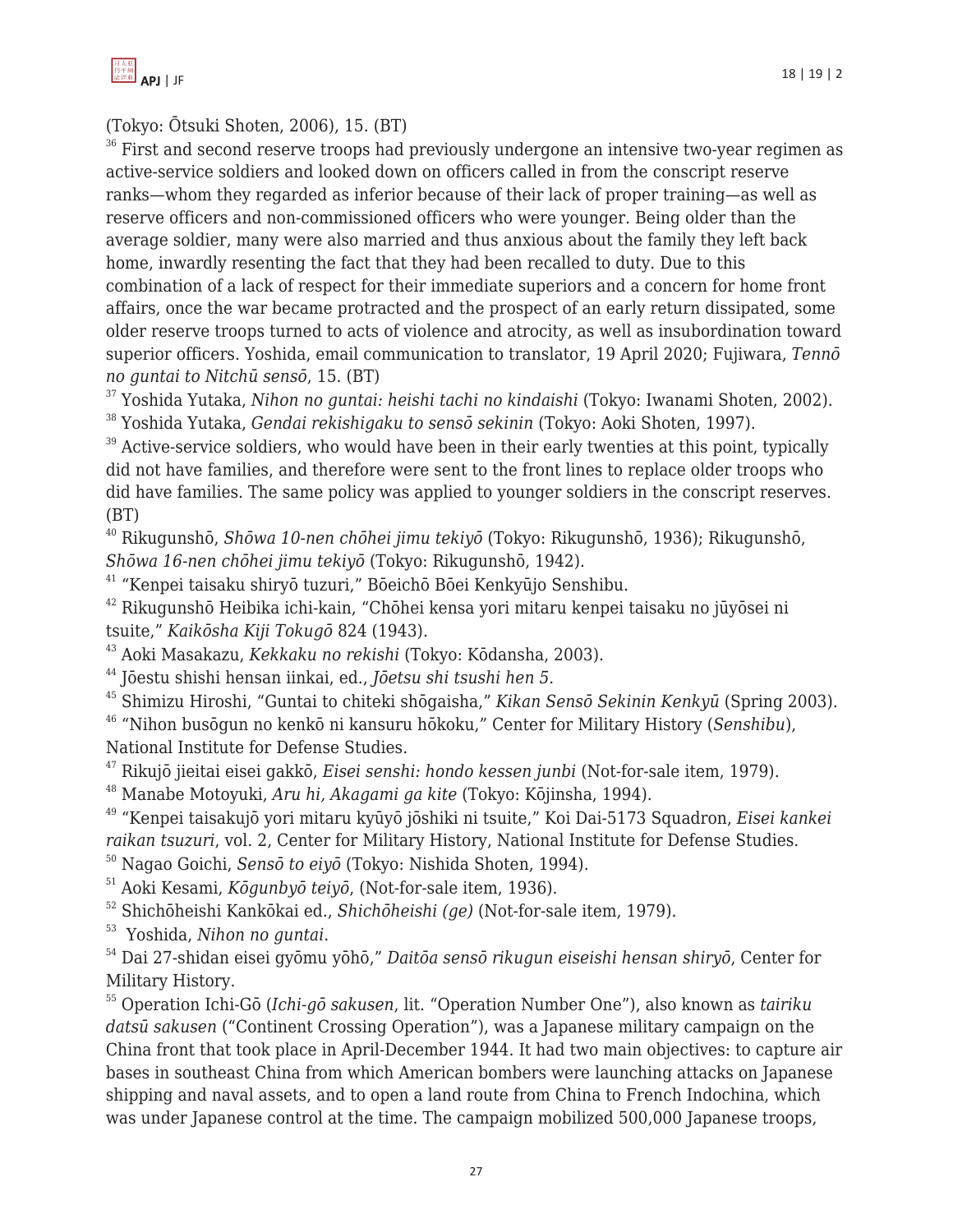

800 tanks, and 70,000 horses over 2,400 kilometers, and was the largest single military operation conducted by the Imperial Japanese Army. (BT)

<sup>56</sup> As mentioned in the Translator's Notes, soldiers from the first conscript reserve only received brief training totaling less than six months, while those from the second conscript reserve received no basic training. (BT)

Fujiwara Akira, *Chūgoku sensen jūgunki* (Tokyo: Ōtsuki Shoten, 2002).

 Kume Shigezō, *Sensō wa owatta* (Not-for-sale item, 1991). The Battle of Hunan-Guangxi was part of the series of battles comprising Operation Ichi-Gō, which took place across three Chinese provinces (from north to south): Henan, Hunan, and Guangxi. (BT)

Wakamatsukai ed., *Rikugun keiribu yomoyama banashi* (Not-for-sale item, 1982).

 Hori Hajime, *Chūgoku kōgun: toho 6,500 kiro* (Suzaka, Nagano Prefecture: Kawabe Shorin, 2005).

Hirao Masaharu, *Kaigun gun'i senki* (Tokyo: Tosho Shuppansha, 1980).

Sasama Yoshihiko, Zukan Nihon no gunsō (Tokyo: Yūzankaku Shuppan, 1970).

Mori Tetsuju, "Tōbu Nyū Ginia sakusen no kyūyō wa?" *Jussei* 7 (1978).

Wakamatsukai ed., *Rikugun keiribu yomoyama banashi: zokuhen* (Not-for-sale item, 1986).

Ōe Shinobu, *Nichiro sensō no gunjishi teki kenkyū* (Tokyo: Iwanami Shoten, 1976).

Ibid.

Sakai Shizu, *Ekibyō no jidai* (Tokyo: Taishūkan Shoten, 1999).

Koike Iichi ed., *Kaigun imu eiseishi 3* (Tokyo: Yanagihara Shoten, 1986).

 Bōeichō bōei kenshūsho senshi shitsu ed., *Senshi sōsho hokutō hōmen rikugun sakusen 1* (Tokyo: Asagumo Shinbunsha, 1968).

Asahi Shinbun tēma danwa shitsu ed., *Sensō (jō)* (Tokyo: Asahi Sonorama, 1987).

Fujiwara Akira, *Uejini shita eirei tachi* (Tokyo: Aoki Shoten, 2001).

"Kaiyō sakusen ni okeru heitan teki kyōkun," Center for Military History.

 Rikusen gakkai senshi bukai ed., *Kindai sensō shi gaisetsu* (Tokyo: Rikusen Gakkai, 1984). The combat casualties do not include those in Manchuria.

Kurosawa Yoshiyuki, "Eisei hokyū no shiteki kōsatsu (dai 6 hō)," *Bōei Eisei* 32, no. 6 (1985).

Shirai Akio ed., *"Senkunhō" Shūsei 1* (Tokyo: Fuyō Shobō Shuppan, 2003).

 Rikujō jieitai eisei gakkō, *Daitōa sensō rikugun eiseishi (Hitō sakusen)* (Not-for-sale item, 1985).

Iijima Wataru, *Mararia to teikoku* (Tokyo: Tokyo Daigaku Shuppankai, 2005).

 Douglas Starr, *Ketsueki no monogatari*, trans. Yamashita Atsuko (Tokyo: Kawade Shobō Shinsha, 1999). The original work is Douglas Starr, *Blood: An Epic History of Medicine and Commerce* (New York: Alfred A. Knopf, 1998).

 Shiokawa Yūichi, *Teihon Kikuheidan Gun'i no Biruma nikki* (Tokyo: Nihon Hyōronsha, 2002).

 Ikeda Sadae, *Taiheiyō sensō chinbotsu kansen itai chōsa taikan* (Tokyo: Senbotsu itai shūyō iinkai, 1977).

Shirai Akio ed., *"Senkunhō" Shūsei 3* (Tokyo: Fuyō Shobō Shuppan, 2003).

 Matsubara Shigeo, *Daitōa sensō ni okeru rikugun senpaku senshi 1-3* (Not-for-sale item, 1970).

Ōuchi Kenji, *Yusōsen nyūmon* (Tokyo: Kōjinsha, 2003).

Yamada Akira and Matsuno Seiya eds., *Daihon'ei rikugunbu jōsō kankei shiryō* (Tokyo: